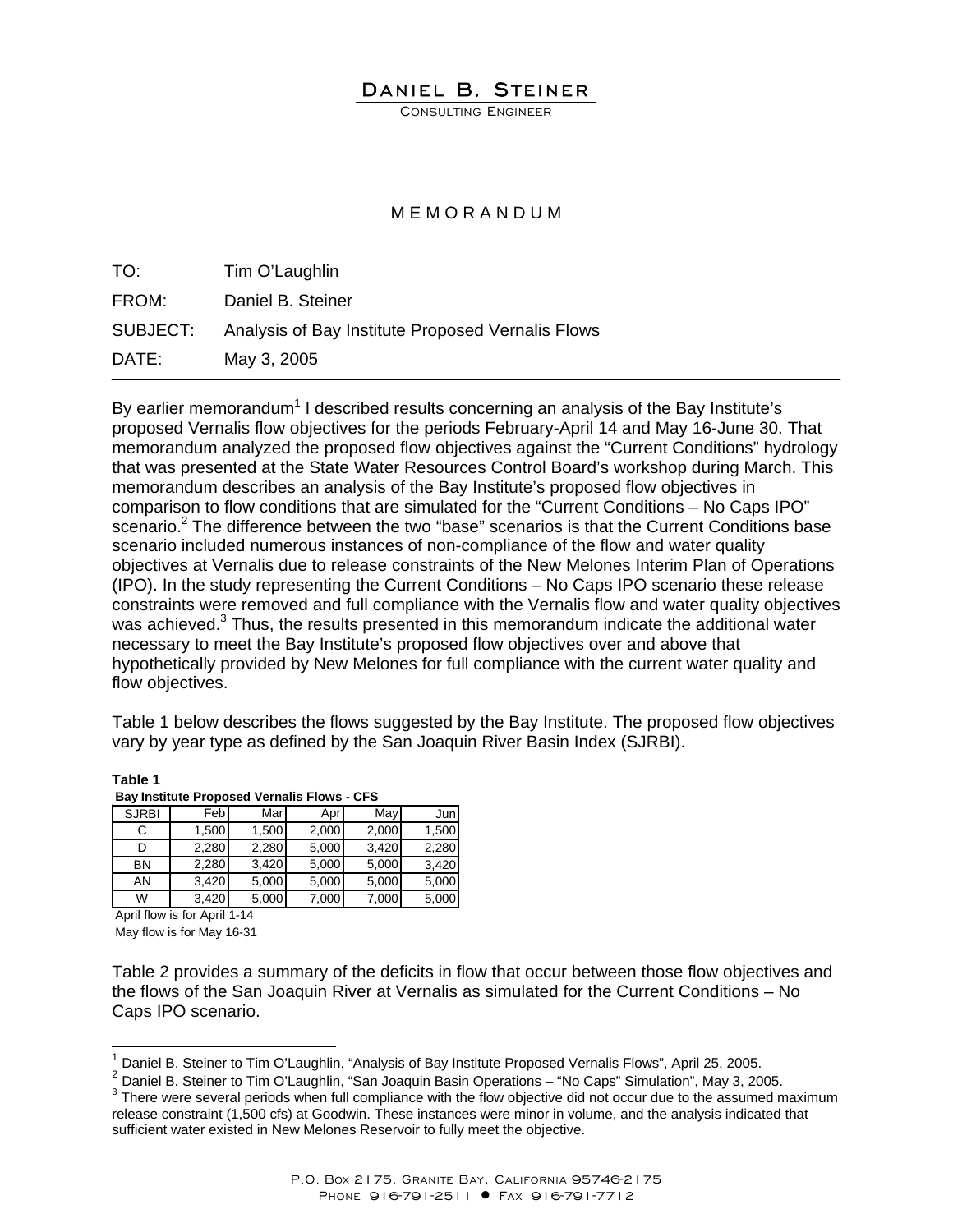Tim O'Laughlin May 3, 2005 Page 2

**Table 2 Deficit between Vernalis Flow and Bay Institute Proposed Flows - Current Conditions CFS - Ranked by SJRBI (TAF)**

Averages of the Deficits - CFS

| <b>SJRBI</b> | Feb   | Marl     | Aprl     | May      | Jun      |
|--------------|-------|----------|----------|----------|----------|
| W            | 0     | $-933$   | $-1,343$ | $-2,923$ | $-1.741$ |
| AN           | $-52$ | $-1,538$ | $-1,009$ | $-1.561$ | $-1.929$ |
| BN           | $-74$ | $-1,015$ | $-2,306$ | $-2,336$ | $-1,334$ |
|              | -61   | $-393$   | $-2,878$ | $-1,437$ | $-787$   |
|              | 0     | $-240$   | $-615$   | $-579$   | $-439$   |

| Averages of the Deficits - 1,000 Acre-feet |      |       |       |       | All Years |        |        |        |        |  |  |  |  |
|--------------------------------------------|------|-------|-------|-------|-----------|--------|--------|--------|--------|--|--|--|--|
|                                            |      |       |       |       |           | Avel   | Max    | Min    | Avel   |  |  |  |  |
| <b>SJRBI</b>                               | Feb  | Mar   | Apr   | Mav   | Jun       | Annual | Annual | Annual | Annual |  |  |  |  |
| W                                          | O    | -57   | $-37$ | $-93$ | $-104$    | $-155$ | $-345$ |        | $-70$  |  |  |  |  |
| ΑN                                         | $-3$ | $-95$ | $-28$ | $-50$ | $-115$    | $-181$ | $-257$ | $-112$ | $-181$ |  |  |  |  |
| BN                                         | -4   | $-62$ | $-64$ | $-74$ | $-79$     | $-223$ | $-285$ | $-166$ | $-223$ |  |  |  |  |
|                                            | $-3$ | $-24$ | $-80$ | $-46$ | $-47$     | $-170$ | $-207$ | $-120$ | $-170$ |  |  |  |  |
| С                                          | o    | $-15$ | $-17$ | $-18$ | $-26$     | $-60$  | $-95$  | $-27$  | $-60$  |  |  |  |  |

"Averages of the Deficits" values determined for the periods only when a deficit occurs.

"All Years" values determined for the entire 73-year simulation period.

Table 3 illustrates the Current Condition – No Caps IPO flows at Vernalis. The data are presented in chronologic order for the CALSIM 1922-94 simulation sequence. Table 4 illustrates the application of the proposed flow objectives to the historically observed hydrologic condition of the San Joaquin River Basin, as described by the 60-20-20 index. The difference between the proposed flow objectives and the Current Condition – No Caps IPO flow is illustrated in Table 5. These data are presented rank-ordered, descending from wettest year to driest year. Positive values indicate a proposed flow objective being met incidentally to other basin operations. Negative values indicate deficits between a proposed flow objective and Current Condition – No Caps IPO flows. The implication of these deficits is that additional flow (e.g., releases) would be required to comply with the proposed flow objectives, over and above the compliance with the current objectives.

Table 2 summarizes the results into year-type averages. The results describing "Averages of the Deficits" reflect the average deficit that occurs within that year type for the years when a deficit occurs. For instance, in wet years (a total of 20 years) during March there are two years when a deficit occurs. The average deficit during those two years is 933 cfs. The results are provided in flow and volume (1,000 acre-feet). The 933 cfs value equates to a deficit volume of about 57,000 acre-feet. For wet years, when there is a deficit within any part of the year, an average annual deficit volume of 155,000 acre-feet occurs for the years when there is a deficit. The "All Years" data are provided to illustrate the range of deficits that occur within a year type. For wet years (all 20 years), the annual deficit ranges from 0 to 345,000 acre-feet, with an average deficit (including the no-deficit years) of 70,000 acre-feet. The monthly and annual volume deficit information is additionally illustrated in Table 6.

Table 6 can also be used to illustrate the cumulative additional release that would be necessary to meet the Bay Institute's proposed flow objectives. For instance, during the 1987 through 1992 drought period an additional 410,000 acre-feet of water is needed to comply with the proposed flow objectives, over and above full compliance with the current objectives. Sufficient water in New Melones Reservoir does not exist to satisfy this supplemental requirement. Sufficient water also does not exist in New Melones Reservoir to satisfy the cumulative supplemental requirement during the hydrology of the 1920s/1930s assuming the continuance of the other water supply objectives of the IPO.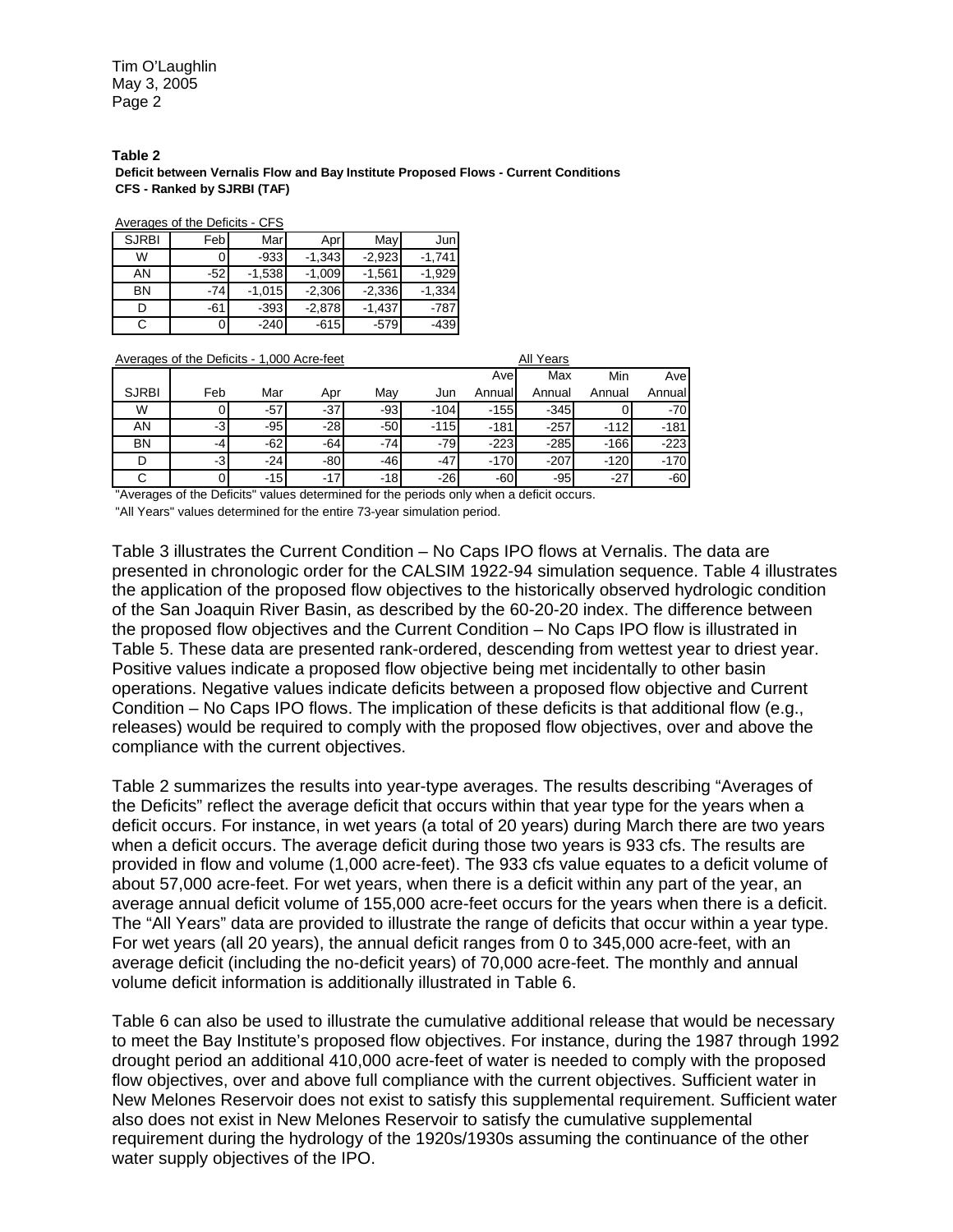## **Table 3**

**Vernalis Flow - Non-pulse Period**

| C639_NP_DV       |                | Case5_2_8_05   |                |                 |                 |                 | <b>Current Conditions</b> |                 |                 |                 |                |                |                        |                        |
|------------------|----------------|----------------|----------------|-----------------|-----------------|-----------------|---------------------------|-----------------|-----------------|-----------------|----------------|----------------|------------------------|------------------------|
| <b>CFS</b><br>WY | Oct            | Nov            | Dec            | Jan             | Feb             | Mar             | Apr                       | May             | Jun             | Jul             | Aug            | Sep            | <b>SJR</b><br>60-20-20 | <b>SJR</b><br>Type     |
| 1922             | 2,178          | 2,240          | 2,481          | 3,574           | 5,868           | 9,829           | 6,983                     | 4,928           | 10,678          | 7,956           | 2,428          | 2,348          | 4.54                   | W                      |
| 1923             | 2,473          | 2,327          | 4,390          | 7,288           | 5,894           | 3,254           | 6,005                     | 3,743           | 3,387           | 2,800           | 1,706          | 2,381          | 3.55                   | AN                     |
| 1924<br>1925     | 2,963<br>1,723 | 2,647<br>1,928 | 2,531<br>1,973 | 2,048<br>1,686  | 2,199<br>2,223  | 1,699<br>2,285  | 1,386<br>2,667            | 1,550<br>3,536  | 1,217<br>2,501  | 1,040<br>2,146  | 1,160<br>1,408 | 1,596<br>1,905 | 1.42<br>2.93           | C<br>BN                |
| 1926             | 2,276          | 2,431          | 2,340          | 2,098           | 2,208           | 2,280           | 2,119                     | 2,280           | 2,438           | 1,415           | 1,421          | 2,005          | 2.30                   | D                      |
| 1927             | 1,982          | 1,938          | 2,272          | 1,908           | 3,420           | 3,797           | 4,343                     | 3,322           | 3,205           | 2,580           | 1,865          | 2,323          | 3.56                   | AN                     |
| 1928             | 2,880          | 2,570          | 2,682          | 2,379           | 3,069           | 6,899           | 3,677                     | 2,280           | 2,156           | 1,524           | 1,460          | 2,099          | 2.63                   | BN                     |
| 1929<br>1930     | 2,260<br>1,820 | 2,409<br>2,070 | 2,318<br>1,908 | 2,233<br>1,582  | 2,323<br>2,085  | 1,920<br>1,863  | 1,740<br>1,396            | 1,373<br>1,548  | 1,512<br>1,155  | 1,102<br>1,154  | 1,204<br>1,220 | 1,758<br>1,791 | 2.00<br>2.02           | С<br>C                 |
| 1931             | 2,006          | 2,168          | 2,074          | 1,764           | 2,135           | 1,685           | 1,292                     | 1,468           | 1,198           | 1,092           | 1,115          | 1,569          | 1.20                   | C                      |
| 1932             | 1,637          | 1,851          | 1,993          | 1,997           | 3,376           | 3,420           | 2,895                     | 2,921           | 3,142           | 2,974           | 1,606          | 2,043          | 3.41                   | ΑN                     |
| 1933             | 2,316          | 2,272          | 2,052          | 1,930           | 2,165           | 1,959           | 2,079                     | 1,641           | 1,449           | 1,279           | 1,282          | 1,708          | 2.44                   | D                      |
| 1934<br>1935     | 2,087<br>1,669 | 1,993<br>1,821 | 1,918<br>1,814 | 2,017<br>1,789  | 2,106<br>3,352  | 1,801<br>3,420  | 1,198<br>3,248            | 1,428<br>3,420  | 1,216<br>3,334  | 1,034<br>2,550  | 1,106<br>1,619 | 1,590<br>2,172 | 1.44<br>3.56           | C<br>AN                |
| 1936             | 2,573          | 2,283          | 2,430          | 2,304           | 6,340           | 8,714           | 6,190                     | 3,912           | 2,861           | 2,506           | 1,957          | 2,446          | 3.74                   | AN                     |
| 1937             | 2,849          | 2,336          | 2,499          | 3,255           | 11,247          | 10,083          | 9,759                     | 7,406           | 3,377           | 3,175           | 2,135          | 2,419          | 3.90                   | W                      |
| 1938             | 2,504          | 2,370          | 6,486          | 6,686           | 24,463          | 30,723          | 17,197                    | 21,703          | 18,227          | 10,898          | 5,237          | 4,763          | 5.89                   | W                      |
| 1939<br>1940     | 3,734<br>2,179 | 2,891<br>2,162 | 2,958<br>2,077 | 2,772<br>2,069  | 3,181<br>3,376  | 3,479<br>7,943  | 2,079<br>8,173            | 2,146<br>3,529  | 1,503<br>3,576  | 1,257<br>2,208  | 1,368<br>1,581 | 2,040<br>2,175 | 2.20<br>3.36           | D<br>AN                |
| 1941             | 2,515          | 2,325          | 2,743          | 4,911           | 15,819          | 14,691          | 11,632                    | 8,794           | 6,896           | 7,861           | 2,866          | 2,654          | 4.43                   | W                      |
| 1942             | 3,149          | 2,792          | 4,382          | 8,610           | 11,616          | 7,082           | 7,930                     | 7,042           | 7,588           | 7,477           | 4,159          | 4,317          | 4.44                   | W                      |
| 1943<br>1944     | 3,350<br>2,934 | 2,826<br>2,728 | 4,061<br>2,924 | 12,416<br>2,660 | 11,800<br>3,076 | 21,402<br>3,482 | 10,018<br>3,021           | 4,954<br>2,511  | 5,716<br>2,484  | 2,023<br>1,731  | 2,053<br>1,534 | 2,523<br>2,224 | 4.03<br>2.76           | W<br><b>BN</b>         |
| 1945             | 2,450          | 2,537          | 2,397          | 2,624           | 7,828           | 6,974           | 4,868                     | 5,677           | 2,947           | 3,185           | 3,080          | 2,979          | 3.59                   | AN                     |
| 1946             | 3,543          | 2,821          | 7,763          | 6,380           | 6,553           | 5,145           | 3,881                     | 4,371           | 3,023           | 1,772           | 1,759          | 2,209          | 3.30                   | AN                     |
| 1947             | 2,653          | 2,605          | 2,939          | 2,912           | 2,894           | 2,280           | 2,170                     | 1,600           | 1,449           | 1,173           | 1,317          | 1,821          | 2.18                   | D                      |
| 1948<br>1949     | 2,161<br>2,247 | 2,207<br>2,187 | 2,072<br>1,987 | 1,793<br>1,834  | 2,250<br>2,143  | 1,744<br>2,202  | 1,850<br>2,280            | 2,280<br>2,225  | 2,194<br>1,735  | 1,691<br>1,299  | 1,476<br>1,394 | 1,834<br>1,797 | 2.70<br>2.53           | <b>BN</b><br>BN        |
| 1950             | 2,031          | 2,090          | 1,985          | 2,124           | 2,280           | 2,280           | 2,251                     | 2,280           | 2,268           | 1,374           | 1,398          | 1,918          | 2.85                   | BN                     |
| 1951             | 2,103          | 1,841          | 12,079         | 10,894          | 10,142          | 5,910           | 3,751                     | 2,904           | 2,388           | 1,485           | 1,456          | 1,991          | 3.14                   | AN                     |
| 1952             | 2,268          | 2,247          | 2,276          | 3,907           | 6,477           | 11,847          | 11,205                    | 14,635          | 17,381          | 9,583           | 4,140          | 4,087          | 5.17                   | W                      |
| 1953<br>1954     | 2,994<br>2,572 | 2,745<br>2,394 | 2,570<br>2,193 | 6,437<br>2,121  | 5,027<br>2,534  | 2,412<br>2,280  | 3,237<br>2,573            | 3,395<br>2,862  | 2,414<br>1,786  | 1,833<br>1,362  | 1,546<br>1,411 | 2,080<br>1,830 | 3.03<br>2.72           | <b>BN</b><br><b>BN</b> |
| 1955             | 2,084          | 2,066          | 2,276          | 2,747           | 2,280           | 1,921           | 1,820                     | 1,724           | 1,649           | 1,189           | 1,286          | 1,797          | 2.30                   | D                      |
| 1956             | 1,854          | 1,880          | 5,644          | 15,920          | 12,255          | 7,229           | 5,610                     | 4,904           | 9,054           | 6,052           | 2,694          | 2,700          | 4.46                   | W                      |
| 1957             | 2,859          | 2,584          | 2,196          | 2,394           | 2,441           | 3,726           | 2,868                     | 3,029           | 2,276           | 1,506           | 1,537          | 2,002          | 3.01                   | BN                     |
| 1958<br>1959     | 2,432<br>2,790 | 2,151<br>2,511 | 2,194<br>2,519 | 2,501<br>2,617  | 3,955<br>3,651  | 10,561<br>2,648 | 18,177<br>2,137           | 12,554<br>2,079 | 14,535<br>1,420 | 7,863<br>1,220  | 4,143<br>1,329 | 4,213<br>1,992 | 4.77<br>2.21           | W<br>D                 |
| 1960             | 2,057          | 1,906          | 1,794          | 1,773           | 2,379           | 1,747           | 1,424                     | 1,468           | 1,121           | 932             | 1,070          | 1,540          | 1.85                   | С                      |
| 1961             | 1,551          | 1,761          | 1,799          | 1,717           | 1,985           | 1,705           | 1,227                     | 1,385           | 1,053           | 834             | 950            | 1,389          | 1.38                   | C                      |
| 1962<br>1963     | 1,439<br>2,040 | 1,707<br>1,829 | 1,784<br>1,946 | 1,464<br>1,763  | 3,530<br>3,420  | 3,007<br>3,420  | 2,223<br>3,248            | 2,280<br>3,223  | 1,665<br>3,377  | 1,473<br>1,843  | 1,490<br>1,682 | 1,908<br>2,163 | 3.07<br>3.57           | <b>BN</b><br>ΑN        |
| 1964             | 2,316          | 2,072          | 2,099          | 2,171           | 2,250           | 1,781           | 1,535                     | 1,646           | 1,449           | 1,165           | 1,230          | 1,731          | 2.19                   | D                      |
| 1965             | 2,182          | 1,970          | 2,114          | 9,330           | 5,785           | 4,714           | 6,309                     | 3,270           | 2,947           | 1,804           | 1,896          | 2,611          | 3.81                   | W                      |
| 1966             | 2,510          | 2,471          | 5,600          | 5,376           | 4,359           | 3,030           | 2,221                     | 2,225           | 1,449           | 1,220           | 1,237          | 1,660          | 2.51                   | BN                     |
| 1967<br>1968     | 1,846<br>3,107 | 1,753<br>2,359 | 2,089<br>2,589 | 2,289<br>2,497  | 3,420<br>3,385  | 5,712<br>3,336  | 12,243<br>2,370           | 10,643<br>2,229 | 13,751<br>1,484 | 15,263<br>1,314 | 3,058<br>1,426 | 3,427<br>1,849 | 5.25<br>2.21           | W<br>D                 |
| 1969             | 2,052          | 2,180          | 2,170          | 9,769           | 27,600          | 22,818          | 20,250                    | 22,665          | 26,438          | 10,200          | 3,891          | 4,379          | 6.09                   | W                      |
| 1970             | 4,238          | 2,979          | 4,260          | 16,550          | 9,809           | 7,782           | 4,075                     | 2,946           | 2,216           | 1,824           | 1,492          | 2,097          | 3.18                   | ΑN                     |
| 1971<br>1972     | 2,644<br>2,695 | 2,430<br>2,029 | 2,500<br>2,091 | 2,599<br>1,694  | 3,029<br>2,250  | 3,716<br>2,280  | 3,458<br>2,172            | 3,072<br>1,725  | 2,108<br>1,477  | 1,598<br>1,283  | 1,442<br>1,346 | 1,914<br>1,629 | 2.89<br>2.16           | <b>BN</b><br>D         |
| 1973             | 2,204          | 2,591          | 2,366          | 2,593           | 4,487           | 7,396           | 4,670                     | 2,801           | 3,282           | 1,532           | 1,568          | 2,172          | 3.50                   | AN                     |
| 1974             | 2,699          | 2,079          | 3,163          | 7,551           | 5,151           | 6,028           | 6,498                     | 3,801           | 3,334           | 2,573           | 2,492          | 2,673          | 3.90                   | W                      |
| 1975             | 3,348          | 3,304          | 2,986          | 2,404           | 7,659           | 8,537           | 5,124                     | 2,628           | 4,999           | 3,418           | 2,583          | 2,721          | 3.85                   | W                      |
| 1976<br>1977     | 3,813<br>2,037 | 3,128<br>2,221 | 2,313<br>1,867 | 2,154<br>1,680  | 2,548<br>1,875  | 1,834<br>1,260  | 1,684<br>983              | 1,508<br>1,480  | 1,225<br>719    | 1,168<br>620    | 1,420<br>670   | 1,755<br>1,066 | 1.57<br>0.84           | С<br>С                 |
| 1978             | 1,222          | 1,435          | 1,441          | 2,516           | 8,098           | 7,626           | 10,420                    | 10,920          | 9,458           | 4,178           | 2,582          | 3,754          | 4.58                   | W                      |
| 1979             | 2,421          | 3,010          | 2,467          | 5,291           | 9,766           | 9,695           | 5,892                     | 5,034           | 3,119           | 1,665           | 1,820          | 2,327          | 3.67                   | AN                     |
| 1980             | 2,865          | 2,657          | 2,325          | 11,521          | 23,039          | 16,341          | 7,343                     | 5,517           | 8,641           | 7,038           | 2,934          | 3,238          | 4.73                   | W                      |
| 1981<br>1982     | 3,114<br>2,278 | 2,989<br>2,238 | 2,433<br>2,400 | 2,347<br>4,550  | 2,741<br>15,741 | 4,384<br>15,069 | 2,507<br>25,094           | 2,424<br>16,558 | 1,509<br>11,418 | 1,417<br>8,705  | 1,345<br>4,677 | 1,798<br>8,283 | 2.44<br>5.45           | D<br>W                 |
| 1983             | 8,442          | 10,325         | 20,934         | 27,393          | 37,764          | 49,558          | 23,884                    | 23,952          | 27,548          | 25,925          | 9,885          | 9,207          | 7.22                   | W                      |
| 1984             | 6,794          | 15,925         | 24,677         | 16,894          | 10,931          | 6,984           | 4,929                     | 4,172           | 3,136           | 2,033           | 2,325          | 3,352          | 3.69                   | ΑN                     |
| 1985             | 3,934          | 3,026          | 2,217          | 2,260           | 2,526           | 2,545           | 2,351                     | 2,323           | 1,540           | 1,480           | 1,730          | 2,261          | 2.40                   | D                      |
| 1986<br>1987     | 2,375<br>3,744 | 2,475<br>3,451 | 2,416<br>2,390 | 1,820<br>2,155  | 16,735<br>2,207 | 27,752<br>2,986 | 12,167<br>1,620           | 10,077<br>1,618 | 9,504<br>1,352  | 3,097<br>1,191  | 2,825<br>1,246 | 3,771<br>1,689 | 4.31<br>1.86           | W<br>С                 |
| 1988             | 1,834          | 2,249          | 1,912          | 1,822           | 1,958           | 1,707           | 1,660                     | 1,344           | 1,081           | 782             | 1,000          | 1,507          | 1.48                   | С                      |
| 1989             | 1,235          | 1,664          | 1,693          | 1,433           | 1,933           | 1,750           | 1,483                     | 1,172           | 921             | 845             | 1,025          | 2,119          | 1.96                   | С                      |
| 1990<br>1991     | 1,841<br>1,771 | 1,991<br>1,963 | 1,811<br>1,641 | 1,524<br>1,166  | 2,057<br>1,852  | 1,563<br>2,308  | 1,025<br>1,396            | 1,560<br>1,260  | 864<br>918      | 838<br>703      | 1,117<br>795   | 1,448<br>1,146 | 1.51<br>1.96           | С<br>С                 |
| 1992             | 1,331          | 1,557          | 1,484          | 1,231           | 2,457           | 1,885           | 1,338                     | 1,067           | 710             | 552             | 761            | 1,112          | 1.56                   | $\mathbf C$            |
| 1993             | 1,215          | 1,321          | 1,425          | 4,016           | 3,420           | 3,420           | 3,420                     | 2,612           | 3,377           | 4,151           | 2,155          | 2,587          | 4.20                   | W                      |

1994 2,452 2,159 1,951 1,587 2,432 1,941 1,305 1,511 1,159 849 916 1,175 2.05 C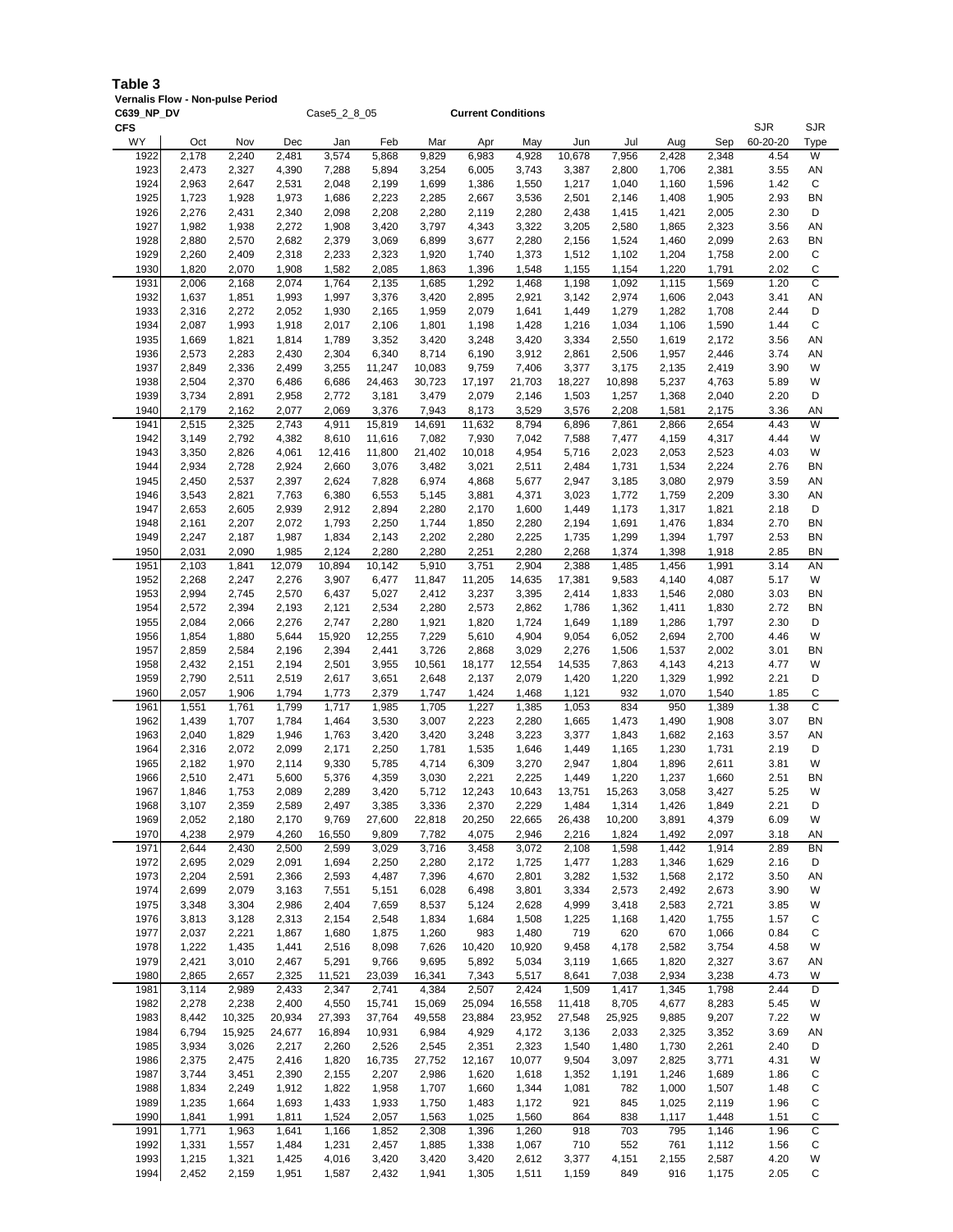**Table 4 Bay Institute Proposed Flows**

| <b>CFS</b> |     |     |     |     |       |       |       |       |       |     |     |     | <b>SJR</b> | <b>SJR</b>  |
|------------|-----|-----|-----|-----|-------|-------|-------|-------|-------|-----|-----|-----|------------|-------------|
| WY         | Oct | Nov | Dec | Jan | Feb   | Mar   | Apr   | May   | Jun   | Jul | Aug | Sep | 60-20-20   | Type        |
| 1922       |     |     |     |     | 3,420 | 5,000 | 7,000 | 7,000 | 5,000 |     |     |     | 4.54       | W           |
| 1923       |     |     |     |     | 3,420 | 5,000 | 5,000 | 5,000 | 5,000 |     |     |     | 3.55       | AN          |
| 1924       |     |     |     |     | 1,500 | 1,500 | 2,000 | 2,000 | 1,500 |     |     |     | 1.42       | С           |
| 1925       |     |     |     |     | 2,280 | 3,420 | 5,000 | 5,000 | 3,420 |     |     |     | 2.93       | <b>BN</b>   |
| 1926       |     |     |     |     | 2,280 | 2,280 | 5,000 | 3,420 | 2,280 |     |     |     | 2.30       | D           |
| 1927       |     |     |     |     | 3,420 | 5,000 | 5,000 | 5,000 | 5,000 |     |     |     | 3.56       | AN          |
| 1928       |     |     |     |     | 2,280 | 3,420 | 5,000 | 5,000 | 3,420 |     |     |     | 2.63       | <b>BN</b>   |
| 1929       |     |     |     |     |       |       |       |       |       |     |     |     | 2.00       | $\mathsf C$ |
|            |     |     |     |     | 1,500 | 1,500 | 2,000 | 2,000 | 1,500 |     |     |     |            |             |
| 1930       |     |     |     |     | 1,500 | 1,500 | 2,000 | 2,000 | 1,500 |     |     |     | 2.02       | $\mathsf C$ |
| 1931       |     |     |     |     | 1,500 | 1,500 | 2,000 | 2,000 | 1,500 |     |     |     | 1.20       | C           |
| 1932       |     |     |     |     | 3,420 | 5,000 | 5,000 | 5,000 | 5,000 |     |     |     | 3.41       | AN          |
| 1933       |     |     |     |     | 2,280 | 2,280 | 5,000 | 3,420 | 2,280 |     |     |     | 2.44       | D           |
| 1934       |     |     |     |     | 1,500 | 1,500 | 2,000 | 2,000 | 1,500 |     |     |     | 1.44       | C           |
| 1935       |     |     |     |     | 3,420 | 5,000 | 5,000 | 5,000 | 5,000 |     |     |     | 3.56       | AN          |
| 1936       |     |     |     |     | 3,420 | 5,000 | 5,000 | 5,000 | 5,000 |     |     |     | 3.74       | AN          |
| 1937       |     |     |     |     | 3,420 | 5,000 | 7,000 | 7,000 | 5,000 |     |     |     | 3.90       | W           |
| 1938       |     |     |     |     | 3,420 | 5,000 | 7,000 | 7,000 | 5,000 |     |     |     | 5.89       | W           |
| 1939       |     |     |     |     | 2,280 | 2,280 | 5,000 | 3,420 | 2,280 |     |     |     | 2.20       | D           |
| 1940       |     |     |     |     | 3,420 | 5,000 | 5,000 | 5,000 | 5,000 |     |     |     | 3.36       | AN          |
| 1941       |     |     |     |     | 3,420 | 5,000 | 7,000 | 7,000 | 5,000 |     |     |     | 4.43       | W           |
| 1942       |     |     |     |     | 3,420 | 5,000 | 7,000 | 7,000 | 5,000 |     |     |     | 4.44       | W           |
| 1943       |     |     |     |     | 3,420 | 5,000 | 7,000 | 7,000 | 5,000 |     |     |     | 4.03       | W           |
| 1944       |     |     |     |     | 2,280 | 3,420 | 5,000 | 5,000 | 3,420 |     |     |     | 2.76       | <b>BN</b>   |
| 1945       |     |     |     |     | 3,420 | 5,000 | 5,000 | 5,000 | 5,000 |     |     |     | 3.59       | AN          |
| 1946       |     |     |     |     | 3,420 | 5,000 | 5,000 | 5,000 | 5,000 |     |     |     | 3.30       | AN          |
| 1947       |     |     |     |     | 2,280 | 2,280 | 5,000 | 3,420 | 2,280 |     |     |     | 2.18       | D           |
| 1948       |     |     |     |     | 2,280 | 3,420 | 5,000 | 5,000 | 3,420 |     |     |     | 2.70       | <b>BN</b>   |
| 1949       |     |     |     |     | 2,280 | 3,420 | 5,000 | 5,000 | 3,420 |     |     |     | 2.53       | <b>BN</b>   |
| 1950       |     |     |     |     | 2,280 | 3,420 | 5,000 | 5,000 | 3,420 |     |     |     | 2.85       | <b>BN</b>   |
| 1951       |     |     |     |     | 3,420 | 5,000 | 5,000 | 5,000 | 5,000 |     |     |     | 3.14       | AN          |
| 1952       |     |     |     |     | 3,420 | 5,000 | 7,000 | 7,000 | 5,000 |     |     |     | 5.17       | W           |
| 1953       |     |     |     |     | 2,280 | 3,420 | 5,000 | 5,000 | 3,420 |     |     |     | 3.03       | <b>BN</b>   |
| 1954       |     |     |     |     | 2,280 |       |       | 5,000 | 3,420 |     |     |     | 2.72       | <b>BN</b>   |
| 1955       |     |     |     |     |       | 3,420 | 5,000 |       |       |     |     |     | 2.30       | D           |
|            |     |     |     |     | 2,280 | 2,280 | 5,000 | 3,420 | 2,280 |     |     |     |            |             |
| 1956       |     |     |     |     | 3,420 | 5,000 | 7,000 | 7,000 | 5,000 |     |     |     | 4.46       | W           |
| 1957       |     |     |     |     | 2,280 | 3,420 | 5,000 | 5,000 | 3,420 |     |     |     | 3.01       | <b>BN</b>   |
| 1958       |     |     |     |     | 3,420 | 5,000 | 7,000 | 7,000 | 5,000 |     |     |     | 4.77       | W           |
| 1959       |     |     |     |     | 2,280 | 2,280 | 5,000 | 3,420 | 2,280 |     |     |     | 2.21       | D           |
| 1960       |     |     |     |     | 1,500 | 1,500 | 2,000 | 2,000 | 1,500 |     |     |     | 1.85       | С           |
| 1961       |     |     |     |     | 1,500 | 1,500 | 2,000 | 2,000 | 1,500 |     |     |     | 1.38       | C           |
| 1962       |     |     |     |     | 2,280 | 3,420 | 5,000 | 5,000 | 3,420 |     |     |     | 3.07       | <b>BN</b>   |
| 1963       |     |     |     |     | 3,420 | 5,000 | 5,000 | 5,000 | 5,000 |     |     |     | 3.57       | AN          |
| 1964       |     |     |     |     | 2,280 | 2,280 | 5,000 | 3,420 | 2,280 |     |     |     | 2.19       | D           |
| 1965       |     |     |     |     | 3,420 | 5,000 | 7,000 | 7,000 | 5,000 |     |     |     | 3.81       | W           |
| 1966       |     |     |     |     | 2,280 | 3,420 | 5,000 | 5,000 | 3,420 |     |     |     | 2.51       | <b>BN</b>   |
| 1967       |     |     |     |     | 3,420 | 5,000 | 7,000 | 7,000 | 5,000 |     |     |     | 5.25       | W           |
| 1968       |     |     |     |     | 2,280 | 2,280 | 5,000 | 3,420 | 2,280 |     |     |     | 2.21       | D           |
| 1969       |     |     |     |     | 3,420 | 5,000 | 7,000 | 7,000 | 5,000 |     |     |     | 6.09       | W           |
| 1970       |     |     |     |     | 3,420 | 5,000 | 5,000 | 5,000 | 5,000 |     |     |     | 3.18       | AN          |
| 1971       |     |     |     |     | 2,280 | 3,420 | 5,000 | 5,000 | 3,420 |     |     |     | 2.89       | BN          |
| 1972       |     |     |     |     | 2,280 | 2,280 | 5,000 | 3,420 | 2,280 |     |     |     | 2.16       | D           |
| 1973       |     |     |     |     | 3,420 | 5,000 | 5,000 | 5,000 | 5,000 |     |     |     | 3.50       | AN          |
| 1974       |     |     |     |     | 3,420 | 5,000 | 7,000 | 7,000 | 5,000 |     |     |     | 3.90       | W           |
| 1975       |     |     |     |     | 3,420 | 5,000 | 7,000 | 7,000 | 5,000 |     |     |     | 3.85       | W           |
| 1976       |     |     |     |     | 1,500 | 1,500 | 2,000 | 2,000 | 1,500 |     |     |     | 1.57       | С           |
| 1977       |     |     |     |     | 1,500 | 1,500 | 2,000 | 2,000 | 1,500 |     |     |     | 0.84       | С           |
| 1978       |     |     |     |     | 3,420 | 5,000 | 7,000 | 7,000 | 5,000 |     |     |     | 4.58       | W           |
| 1979       |     |     |     |     | 3,420 | 5,000 | 5,000 | 5,000 | 5,000 |     |     |     | 3.67       | AN          |
| 1980       |     |     |     |     | 3,420 | 5,000 | 7,000 | 7,000 | 5,000 |     |     |     | 4.73       | W           |
| 1981       |     |     |     |     | 2,280 | 2,280 | 5,000 | 3,420 | 2,280 |     |     |     | 2.44       | D           |
| 1982       |     |     |     |     | 3,420 | 5,000 | 7,000 | 7,000 | 5,000 |     |     |     | 5.45       | W           |
| 1983       |     |     |     |     | 3,420 | 5,000 | 7,000 | 7,000 | 5,000 |     |     |     | 7.22       | W           |
| 1984       |     |     |     |     | 3,420 | 5,000 | 5,000 | 5,000 | 5,000 |     |     |     | 3.69       | AN          |
| 1985       |     |     |     |     | 2,280 | 2,280 | 5,000 | 3,420 | 2,280 |     |     |     | 2.40       | D           |
| 1986       |     |     |     |     | 3,420 | 5,000 | 7,000 | 7,000 | 5,000 |     |     |     | 4.31       | W           |
|            |     |     |     |     |       |       |       |       |       |     |     |     |            |             |

 1,500 1,500 2,000 2,000 1,500 1.86 C 1,500 1,500 2,000 2,000 1,500 1.48 C 1,500 1,500 2,000 2,000 1,500 1.96 C 1,500 1,500 2,000 2,000 1,500 1.51 C 1,500 1,500 2,000 2,000 1,500 1.96 C 1,500 1,500 2,000 2,000 1,500 1.56 C 3,420 5,000 7,000 7,000 5,000 4.20 W 1,500 1,500 2,000 2,000 1,500 2.05 C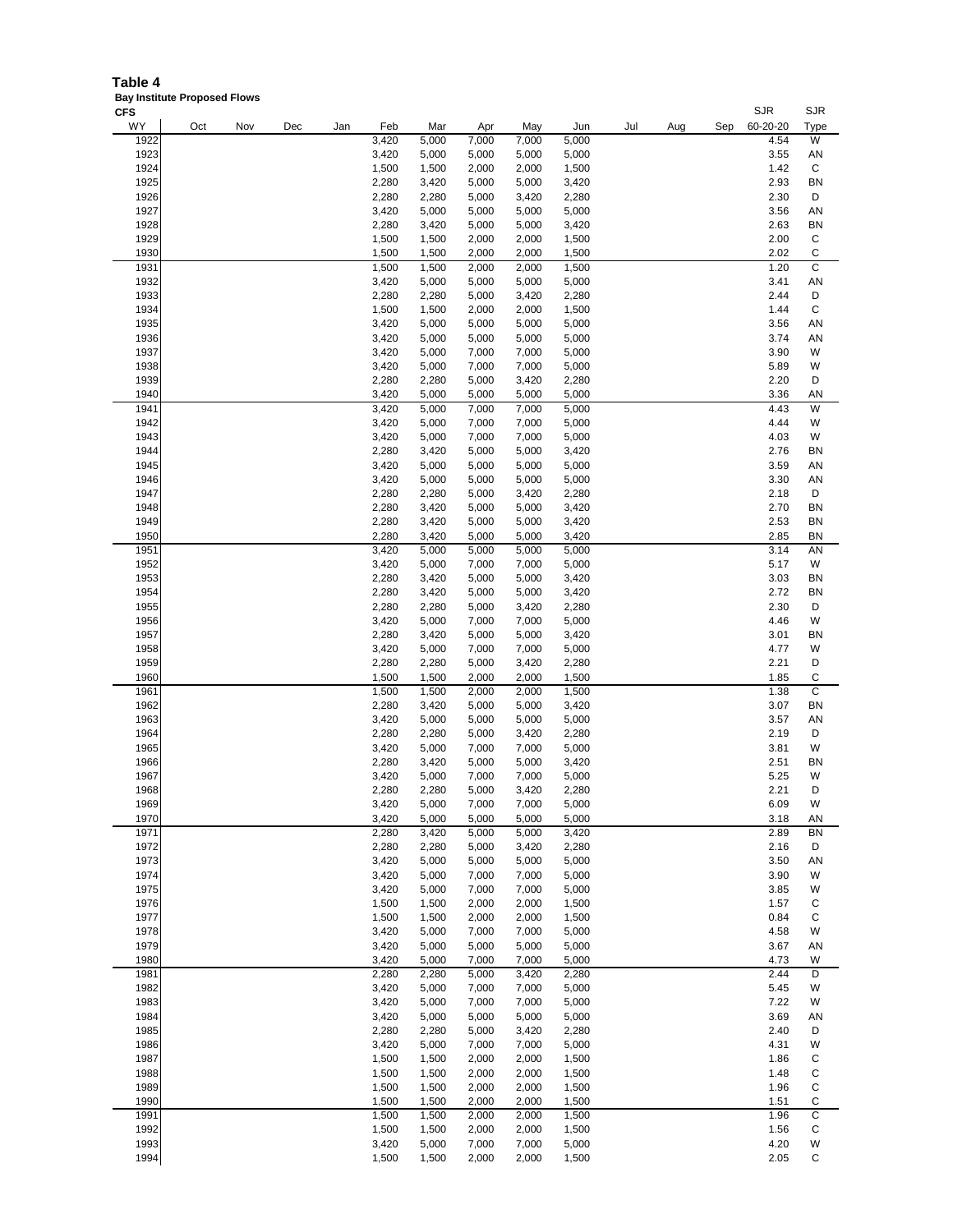| Table 5                                                        |  |
|----------------------------------------------------------------|--|
| Deficit between Vernalis Flow and Bay Institute Proposed Flows |  |

| WY<br>60-20-20<br>Type<br>Oct<br>Nov<br>Feb<br>Sep<br>Dec<br>Jan<br>Mar<br>Apr<br>May<br>Jun<br>Jul<br>Aug<br>1983<br>34,344<br>0<br>7.22<br>0<br>0<br>0<br>44,558<br>16,884<br>16,952<br>22,548<br>0<br>0<br>W<br>0<br>1969<br>0<br>0<br>6.09<br>0<br>0<br>0<br>24,180<br>17,818<br>13,250<br>15,665<br>21,438<br>0<br>0<br>W<br>1938<br>0<br>0<br>$\mathbf 0$<br>21,043<br>25,723<br>0<br>0<br>5.89<br>W<br>0<br>10,197<br>14,703<br>13,227<br>0<br>1982<br>0<br>0<br>$\mathbf 0$<br>0<br>$\mathbf 0$<br>0<br>W<br>12,321<br>10,069<br>18,094<br>9,558<br>6,418<br>0<br>5.45<br>1967<br>0<br>0<br>$\mathbf 0$<br>0<br>5.25<br>0<br>0<br>0<br>712<br>5,243<br>3,643<br>8,751<br>0<br>W<br>1952<br>0<br>0<br>0<br>0<br>W<br>0<br>0<br>3,057<br>6,847<br>4,205<br>7,635<br>12,381<br>0<br>5.17<br>1958<br>0<br>0<br>$\mathbf 0$<br>535<br>0<br>W<br>0<br>5,561<br>11,177<br>5,554<br>9,535<br>0<br>0<br>4.77<br>1980<br>0<br>0<br>19,619<br>11,341<br>0<br>0<br>343<br>$-1,483$<br>3,641<br>0<br>0<br>0<br>4.73<br>W<br>1978<br>0<br>0<br>0<br>0<br>0<br>0<br>4,678<br>2,626<br>3,420<br>3,920<br>4,458<br>0<br>4.58<br>W<br>1922<br>0<br>0<br>$\mathbf 0$<br>0<br>4,829<br>0<br>$\mathbf 0$<br>4.54<br>2,448<br>$-17$<br>$-2,072$<br>5,678<br>0<br>W<br>1956<br>0<br>0<br>0<br>2,229<br>$-2,096$<br>$\mathbf 0$<br>$\mathbf 0$<br>W<br>0<br>8,835<br>$-1,390$<br>4,054<br>0<br>4.46<br>0<br>0<br>1942<br>0<br>0<br>8,196<br>2,082<br>930<br>2,588<br>0<br>0<br>0<br>4.44<br>W<br>42<br>1941<br>0<br>0<br>$\mathbf 0$<br>$\mathbf 0$<br>W<br>0<br>12,399<br>9,691<br>4,632<br>1,794<br>1,896<br>0<br>0<br>4.43<br>1986<br>0<br>0<br>0<br>0<br>0<br>13,315<br>22,752<br>5,167<br>3,077<br>4,504<br>0<br>0<br>4.31<br>W<br>1993<br>0<br>0<br>$-1,580$<br>0<br>0<br>0<br>$-3,580$<br>$-4,388$<br>$-1,623$<br>0<br>0<br>0<br>4.20<br>W<br>1943<br>0<br>0<br>0<br>0<br>716<br>0<br>$\mathbf 0$<br>4.03<br>W<br>8,380<br>16,402<br>3,018<br>$-2,046$<br>0<br>1937<br>0<br>0<br>0<br>0<br>7,827<br>5,083<br>2,759<br>406<br>$-1,623$<br>0<br>0<br>0<br>3.90<br>W<br>0<br>$\mathbf 0$<br>1974<br>0<br>0<br>0<br>1,731<br>1,028<br>$-502$<br>$-3,199$<br>$-1,666$<br>0<br>$\mathbf 0$<br>3.90<br>W<br>1975<br>0<br>$\mathbf 0$<br>0<br>0<br>0<br>W<br>0<br>4,239<br>3,537<br>$-1,876$<br>$-4,372$<br>$-1$<br>0<br>3.85<br>1965<br>0<br>$-2,053$<br>0<br>0<br>0<br>2,365<br>$-286$<br>$-691$<br>$-3,730$<br>0<br>0<br>0<br>3.81<br>W<br>$\mathbf 0$<br>3,714<br>$\mathbf 0$<br>$\mathbf 0$<br>AN<br>1936<br>0<br>0<br>0<br>$-2,139$<br>$\mathbf 0$<br>3.74<br>2,920<br>1,190<br>$-1,088$<br>1984<br>0<br>0<br>$\mathbf 0$<br>$\mathbf 0$<br>0<br>3.69<br>0<br>7,511<br>1,984<br>$-71$<br>$-828$<br>$-1,864$<br>0<br>AN<br>1979<br>4,695<br>892<br>0<br>0<br>0<br>0<br>6,346<br>34<br>$-1,881$<br>0<br>0<br>0<br>3.67<br>AN<br>0<br>$\mathbf 0$<br>0<br>0<br>0<br>1945<br>0<br>4,408<br>1,974<br>$-132$<br>677<br>$-2,053$<br>0<br>3.59<br>AN<br>0<br>0<br>0<br>0<br>$\mathbf 0$<br>0<br>1963<br>0<br>$-1,580$<br>$-1,752$<br>$-1,777$<br>$-1,623$<br>0<br>3.57<br>AN<br>1927<br>0<br>0<br>$\mathbf 0$<br>0<br>$-1,203$<br>$-1,795$<br>0<br>0<br>3.56<br>AN<br>0<br>$-657$<br>$-1,678$<br>0<br>1935<br>0<br>0<br>0<br>0<br>$-68$<br>$-1,580$<br>$-1,752$<br>$-1,580$<br>$-1,666$<br>0<br>0<br>0<br>3.56<br>AN<br>1923<br>0<br>0<br>0<br>0<br>0<br>$\mathbf 0$<br>2,474<br>$-1,746$<br>1,005<br>$-1,257$<br>$-1,613$<br>0<br>3.55<br>AN<br>1973<br>0<br>0<br>$\mathbf 0$<br>0<br>$\mathbf 0$<br>0<br>1,067<br>2,396<br>$-330$<br>$-2,199$<br>$-1,718$<br>0<br>3.50<br>AN<br>1932<br>0<br>0<br>0<br>0<br>$-44$<br>$-1,580$<br>$-2,105$<br>$-2,079$<br>$-1,858$<br>0<br>0<br>0<br>3.41<br>AN<br>0<br>0<br>$\mathbf 0$<br>0<br>$\mathbf 0$<br>0<br>1940<br>$-44$<br>2,943<br>$-1,471$<br>0<br>3.36<br>AN<br>3,173<br>$-1,424$<br>1946<br>0<br>0<br>$\mathbf 0$<br>0<br>$\mathbf 0$<br>0<br>3.30<br>3,133<br>145<br>$-1,119$<br>$-629$<br>$-1,977$<br>0<br>AN<br>1970<br>0<br>0<br>$-925$<br>0<br>3.18<br>0<br>0<br>6,389<br>2,782<br>$-2,054$<br>$-2,784$<br>0<br>0<br>AN<br>0<br>0<br>$\mathbf 0$<br>0<br>0<br>1951<br>0<br>910<br>$-1,249$<br>$-2,096$<br>$-2,612$<br>0<br>3.14<br>AN<br>6,722<br>1962<br>0<br>0<br>0<br>0<br>1,250<br>$-413$<br>$-2,777$<br>$-2,720$<br>$-1,755$<br>0<br>0<br>$\mathbf 0$<br>3.07<br>BN<br>1953<br>$\mathbf 0$<br>0<br>$\mathbf 0$<br>0<br>0<br>2,747<br>$-1,008$<br>$-1,763$<br>$-1,605$<br>$-1,006$<br>0<br>0<br>3.03<br>BN<br>1957<br>$\mathbf 0$<br>0<br>BN<br>0<br>0<br>0<br>161<br>306<br>$-2,132$<br>$-1,971$<br>0<br>0<br>3.01<br>$-1,144$<br>1925<br>$\pmb{0}$<br>0<br>$\mathbf 0$<br>$-57$<br>0<br>0<br>2.93<br>BN<br>0<br>$-1,135$<br>$-2,333$<br>$-919$<br>0<br>$-1,464$<br>1971<br>0<br>0<br>749<br>296<br>2.89<br>0<br>0<br>$-1,542$<br>$-1,928$<br>$-1,312$<br>0<br>0<br>0<br>BN<br>1950<br>0<br>0<br>$\pmb{0}$<br>$-1,140$<br>0<br>0<br><b>BN</b><br>0<br>0<br>$-2,749$<br>$-2,720$<br>$-1,152$<br>0<br>2.85<br>1944<br>0<br>0<br>$\mathbf 0$<br>796<br>$-936$<br>0<br>0<br>2.76<br>0<br>62<br>$-1,979$<br>$-2,489$<br>0<br>BN<br>1954<br>0<br>0<br>0<br>$\mathbf 0$<br>0<br>0<br>254<br>$-1,140$<br>$-2,427$<br>$-2,138$<br>$-1,634$<br>0<br>2.72<br>BN<br>0<br>1948<br>0<br>0<br>0<br>$-30$<br>$-1,676$<br>$-2,720$<br>$-1,226$<br>0<br>0<br>0<br>2.70<br>BN<br>$-3,150$<br>1928<br>0<br>0<br>$\mathbf 0$<br>$\mathbf 0$<br>0<br>789<br>3,479<br>$-1,323$<br>$-2,720$<br>$-1,264$<br>0<br>0<br>2.63<br>BN<br>1949<br>0<br>0<br>0<br>0<br>$-137$<br>0<br>0<br>2.53<br>BN<br>$-1,218$<br>$-2,720$<br>$-2,775$<br>$-1,685$<br>0<br>1966<br>0<br>0<br>0<br>0<br>0<br>2,079<br>$-390$<br>$-2,779$<br>$-2,775$<br>$-1,971$<br>0<br>0<br>2.51<br>BN<br>1933<br>0<br>$\mathbf 0$<br>$\mathbf 0$<br>$\mathbf 0$<br>D<br>0<br>0<br>$-115$<br>$-321$<br>$-1,779$<br>$-831$<br>$\mathbf 0$<br>2.44<br>$-2,921$<br>$-771$<br>1981<br>0<br>0<br>0<br>0<br>461<br>2,104<br>$-2,493$<br>-996<br>0<br>0<br>0<br>2.44<br>D<br>1985<br>0<br>0<br>$\mathbf 0$<br>0<br>$-740$<br>$\mathbf 0$<br>0<br>D<br>246<br>265<br>$-2,649$<br>$-1,097$<br>0<br>2.40<br>0<br>0<br>$\mathbf 0$<br>0<br>$-72$<br>158<br>0<br>$\mathbf 0$<br>0<br>2.30<br>D<br>1926<br>0<br>$-2,881$<br>$-1,140$<br>1955<br>0<br>0<br>$-359$<br>$-631$<br>2.30<br>D<br>0<br>0<br>0<br>$-3.180$<br>$-1,696$<br>0<br>0<br>0<br>1959<br>0<br>0<br>2.21<br>D<br>0<br>0<br>0<br>1,371<br>368<br>$-2,863$<br>$-1,341$<br>$-860$<br>0<br>0<br>1968<br>0<br>0<br>0<br>0<br>0<br>2.21<br>D<br>1,105<br>1,056<br>$-2,630$<br>$-1,191$<br>-796<br>0<br>0<br>1939<br>0<br>0<br>901<br>0<br>0<br>2.20<br>0<br>0<br>1,199<br>$-2,921$<br>$-1,274$<br>$-777$<br>0<br>D<br>1964<br>0<br>0<br>0<br>0<br>$-30$<br>-499<br>$-3,465$<br>$-1,774$<br>-831<br>0<br>0<br>0<br>2.19<br>D<br>0<br>D<br>1947<br>0<br>0<br>0<br>614<br>0<br>$-2,830$<br>$-1,820$<br>-831<br>0<br>0<br>0<br>2.18<br>1972<br>0<br>0<br>0<br>0<br>$-30$<br>0<br>$-2,828$<br>$-1,695$<br>$-803$<br>0<br>0<br>0<br>2.16<br>D<br>$\overline{0}$<br>$\overline{0}$<br>C<br>1994<br>$\pmb{0}$<br>0<br>932<br>441<br>$-341$<br>$\pmb{0}$<br>0<br>$\pmb{0}$<br>2.05<br>$-695$<br>-489<br>$\pmb{0}$<br>0<br>0<br>585<br>0<br>2.02<br>C<br>1930<br>0<br>363<br>$-604$<br>$-452$<br>$-345$<br>0<br>0<br>1929<br>823<br>2.00<br>C<br>0<br>0<br>0<br>0<br>420<br>$-260$<br>$-627$<br>12<br>0<br>0<br>0<br>1989<br>433<br>0<br>1.96<br>С<br>0<br>0<br>0<br>0<br>250<br>$-517$<br>$-828$<br>-579<br>0<br>0<br>C<br>1991<br>0<br>0<br>0<br>0<br>352<br>808<br>$-604$<br>$-740$<br>-582<br>0<br>0<br>0<br>1.96<br>1987<br>0<br>707<br>С<br>0<br>0<br>0<br>1,486<br>$-380$<br>$-382$<br>$-148$<br>0<br>0<br>0<br>1.86<br>879<br>С<br>1960<br>0<br>0<br>0<br>0<br>247<br>$-576$<br>$-532$<br>$-379$<br>0<br>0<br>0<br>1.85<br>C<br>1976<br>0<br>0<br>0<br>0<br>1,048<br>$-275$<br>0<br>0<br>0<br>1.57<br>334<br>-316<br>-492<br>1992<br>957<br>$-790$<br>0<br>С<br>0<br>0<br>0<br>0<br>385<br>$-662$<br>$-933$<br>0<br>0<br>1.56<br>C<br>1990<br>0<br>0<br>0<br>0<br>557<br>63<br>$-975$<br>$-440$<br>$-636$<br>0<br>0<br>0<br>1.51<br>0<br>С<br>1988<br>0<br>0<br>0<br>0<br>458<br>207<br>$-340$<br>$-656$<br>$-419$<br>0<br>0<br>1.48<br>С<br>1934<br>0<br>0<br>0<br>0<br>606<br>301<br>$-802$<br>-284<br>0<br>0<br>0<br>1.44<br>-572<br>1924<br>С<br>0<br>0<br>0<br>0<br>699<br>199<br>$-614$<br>$-450$<br>$-283$<br>0<br>0<br>0<br>1.42<br>0<br>0<br>С<br>1961<br>0<br>0<br>0<br>485<br>205<br>$-773$<br>$-615$<br>-447<br>0<br>0<br>1.38<br>1931<br>0<br>$-708$<br>0<br>C<br>0<br>0<br>0<br>635<br>185<br>$-532$<br>$-302$<br>0<br>0<br>1.20 |      | CFS - Ranked by SJRBI (TAF) |   |   |   |     |        |          |      | Case5_2_8_05 minus Bay Institute Proposed Flows |   |   |   | <b>SJR</b> | <b>SJR</b> |              |
|---------------------------------------------------------------------------------------------------------------------------------------------------------------------------------------------------------------------------------------------------------------------------------------------------------------------------------------------------------------------------------------------------------------------------------------------------------------------------------------------------------------------------------------------------------------------------------------------------------------------------------------------------------------------------------------------------------------------------------------------------------------------------------------------------------------------------------------------------------------------------------------------------------------------------------------------------------------------------------------------------------------------------------------------------------------------------------------------------------------------------------------------------------------------------------------------------------------------------------------------------------------------------------------------------------------------------------------------------------------------------------------------------------------------------------------------------------------------------------------------------------------------------------------------------------------------------------------------------------------------------------------------------------------------------------------------------------------------------------------------------------------------------------------------------------------------------------------------------------------------------------------------------------------------------------------------------------------------------------------------------------------------------------------------------------------------------------------------------------------------------------------------------------------------------------------------------------------------------------------------------------------------------------------------------------------------------------------------------------------------------------------------------------------------------------------------------------------------------------------------------------------------------------------------------------------------------------------------------------------------------------------------------------------------------------------------------------------------------------------------------------------------------------------------------------------------------------------------------------------------------------------------------------------------------------------------------------------------------------------------------------------------------------------------------------------------------------------------------------------------------------------------------------------------------------------------------------------------------------------------------------------------------------------------------------------------------------------------------------------------------------------------------------------------------------------------------------------------------------------------------------------------------------------------------------------------------------------------------------------------------------------------------------------------------------------------------------------------------------------------------------------------------------------------------------------------------------------------------------------------------------------------------------------------------------------------------------------------------------------------------------------------------------------------------------------------------------------------------------------------------------------------------------------------------------------------------------------------------------------------------------------------------------------------------------------------------------------------------------------------------------------------------------------------------------------------------------------------------------------------------------------------------------------------------------------------------------------------------------------------------------------------------------------------------------------------------------------------------------------------------------------------------------------------------------------------------------------------------------------------------------------------------------------------------------------------------------------------------------------------------------------------------------------------------------------------------------------------------------------------------------------------------------------------------------------------------------------------------------------------------------------------------------------------------------------------------------------------------------------------------------------------------------------------------------------------------------------------------------------------------------------------------------------------------------------------------------------------------------------------------------------------------------------------------------------------------------------------------------------------------------------------------------------------------------------------------------------------------------------------------------------------------------------------------------------------------------------------------------------------------------------------------------------------------------------------------------------------------------------------------------------------------------------------------------------------------------------------------------------------------------------------------------------------------------------------------------------------------------------------------------------------------------------------------------------------------------------------------------------------------------------------------------------------------------------------------------------------------------------------------------------------------------------------------------------------------------------------------------------------------------------------------------------------------------------------------------------------------------------------------------------------------------------------------------------------------------------------------------------------------------------------------------------------------------------------------------------------------------------------------------------------------------------------------------------------------------------------------------------------------------------------------------------------------------------------------------------------------------------------------------------------------------------------------------------------------------------------------------------------------------------------------------------------------------------------------------------------------------------------------------------------------------------------------------------------------------------------------------------------------------------------------------------------------------------------------------------------------------------------------------------------------------------------------------------------------------------------------------------------------------------------------------------------------------------------------------------------------------------------------------------------------------------------------------------------------------------------------------------------------------------------------------------------------------------------------------------------------------------------------------------------------------------------------------------------------------------------------------------------------------------------------------------------------------------------|------|-----------------------------|---|---|---|-----|--------|----------|------|-------------------------------------------------|---|---|---|------------|------------|--------------|
|                                                                                                                                                                                                                                                                                                                                                                                                                                                                                                                                                                                                                                                                                                                                                                                                                                                                                                                                                                                                                                                                                                                                                                                                                                                                                                                                                                                                                                                                                                                                                                                                                                                                                                                                                                                                                                                                                                                                                                                                                                                                                                                                                                                                                                                                                                                                                                                                                                                                                                                                                                                                                                                                                                                                                                                                                                                                                                                                                                                                                                                                                                                                                                                                                                                                                                                                                                                                                                                                                                                                                                                                                                                                                                                                                                                                                                                                                                                                                                                                                                                                                                                                                                                                                                                                                                                                                                                                                                                                                                                                                                                                                                                                                                                                                                                                                                                                                                                                                                                                                                                                                                                                                                                                                                                                                                                                                                                                                                                                                                                                                                                                                                                                                                                                                                                                                                                                                                                                                                                                                                                                                                                                                                                                                                                                                                                                                                                                                                                                                                                                                                                                                                                                                                                                                                                                                                                                                                                                                                                                                                                                                                                                                                                                                                                                                                                                                                                                                                                                                                                                                                                                                                                                                                                                                                                                                                                                                                                                                                                                                                                                                                                                                                                                                                                                                                                                                                                                                                                                                                                                                                     |      |                             |   |   |   |     |        |          |      |                                                 |   |   |   |            |            | <b>SJRBI</b> |
|                                                                                                                                                                                                                                                                                                                                                                                                                                                                                                                                                                                                                                                                                                                                                                                                                                                                                                                                                                                                                                                                                                                                                                                                                                                                                                                                                                                                                                                                                                                                                                                                                                                                                                                                                                                                                                                                                                                                                                                                                                                                                                                                                                                                                                                                                                                                                                                                                                                                                                                                                                                                                                                                                                                                                                                                                                                                                                                                                                                                                                                                                                                                                                                                                                                                                                                                                                                                                                                                                                                                                                                                                                                                                                                                                                                                                                                                                                                                                                                                                                                                                                                                                                                                                                                                                                                                                                                                                                                                                                                                                                                                                                                                                                                                                                                                                                                                                                                                                                                                                                                                                                                                                                                                                                                                                                                                                                                                                                                                                                                                                                                                                                                                                                                                                                                                                                                                                                                                                                                                                                                                                                                                                                                                                                                                                                                                                                                                                                                                                                                                                                                                                                                                                                                                                                                                                                                                                                                                                                                                                                                                                                                                                                                                                                                                                                                                                                                                                                                                                                                                                                                                                                                                                                                                                                                                                                                                                                                                                                                                                                                                                                                                                                                                                                                                                                                                                                                                                                                                                                                                                                     |      |                             |   |   |   |     |        |          |      |                                                 |   |   |   |            |            | 7.22         |
|                                                                                                                                                                                                                                                                                                                                                                                                                                                                                                                                                                                                                                                                                                                                                                                                                                                                                                                                                                                                                                                                                                                                                                                                                                                                                                                                                                                                                                                                                                                                                                                                                                                                                                                                                                                                                                                                                                                                                                                                                                                                                                                                                                                                                                                                                                                                                                                                                                                                                                                                                                                                                                                                                                                                                                                                                                                                                                                                                                                                                                                                                                                                                                                                                                                                                                                                                                                                                                                                                                                                                                                                                                                                                                                                                                                                                                                                                                                                                                                                                                                                                                                                                                                                                                                                                                                                                                                                                                                                                                                                                                                                                                                                                                                                                                                                                                                                                                                                                                                                                                                                                                                                                                                                                                                                                                                                                                                                                                                                                                                                                                                                                                                                                                                                                                                                                                                                                                                                                                                                                                                                                                                                                                                                                                                                                                                                                                                                                                                                                                                                                                                                                                                                                                                                                                                                                                                                                                                                                                                                                                                                                                                                                                                                                                                                                                                                                                                                                                                                                                                                                                                                                                                                                                                                                                                                                                                                                                                                                                                                                                                                                                                                                                                                                                                                                                                                                                                                                                                                                                                                                                     |      |                             |   |   |   |     |        |          |      |                                                 |   |   |   |            |            | 6.09         |
|                                                                                                                                                                                                                                                                                                                                                                                                                                                                                                                                                                                                                                                                                                                                                                                                                                                                                                                                                                                                                                                                                                                                                                                                                                                                                                                                                                                                                                                                                                                                                                                                                                                                                                                                                                                                                                                                                                                                                                                                                                                                                                                                                                                                                                                                                                                                                                                                                                                                                                                                                                                                                                                                                                                                                                                                                                                                                                                                                                                                                                                                                                                                                                                                                                                                                                                                                                                                                                                                                                                                                                                                                                                                                                                                                                                                                                                                                                                                                                                                                                                                                                                                                                                                                                                                                                                                                                                                                                                                                                                                                                                                                                                                                                                                                                                                                                                                                                                                                                                                                                                                                                                                                                                                                                                                                                                                                                                                                                                                                                                                                                                                                                                                                                                                                                                                                                                                                                                                                                                                                                                                                                                                                                                                                                                                                                                                                                                                                                                                                                                                                                                                                                                                                                                                                                                                                                                                                                                                                                                                                                                                                                                                                                                                                                                                                                                                                                                                                                                                                                                                                                                                                                                                                                                                                                                                                                                                                                                                                                                                                                                                                                                                                                                                                                                                                                                                                                                                                                                                                                                                                                     |      |                             |   |   |   |     |        |          |      |                                                 |   |   |   |            |            | 5.89         |
|                                                                                                                                                                                                                                                                                                                                                                                                                                                                                                                                                                                                                                                                                                                                                                                                                                                                                                                                                                                                                                                                                                                                                                                                                                                                                                                                                                                                                                                                                                                                                                                                                                                                                                                                                                                                                                                                                                                                                                                                                                                                                                                                                                                                                                                                                                                                                                                                                                                                                                                                                                                                                                                                                                                                                                                                                                                                                                                                                                                                                                                                                                                                                                                                                                                                                                                                                                                                                                                                                                                                                                                                                                                                                                                                                                                                                                                                                                                                                                                                                                                                                                                                                                                                                                                                                                                                                                                                                                                                                                                                                                                                                                                                                                                                                                                                                                                                                                                                                                                                                                                                                                                                                                                                                                                                                                                                                                                                                                                                                                                                                                                                                                                                                                                                                                                                                                                                                                                                                                                                                                                                                                                                                                                                                                                                                                                                                                                                                                                                                                                                                                                                                                                                                                                                                                                                                                                                                                                                                                                                                                                                                                                                                                                                                                                                                                                                                                                                                                                                                                                                                                                                                                                                                                                                                                                                                                                                                                                                                                                                                                                                                                                                                                                                                                                                                                                                                                                                                                                                                                                                                                     |      |                             |   |   |   |     |        |          |      |                                                 |   |   |   |            |            | 5.45         |
|                                                                                                                                                                                                                                                                                                                                                                                                                                                                                                                                                                                                                                                                                                                                                                                                                                                                                                                                                                                                                                                                                                                                                                                                                                                                                                                                                                                                                                                                                                                                                                                                                                                                                                                                                                                                                                                                                                                                                                                                                                                                                                                                                                                                                                                                                                                                                                                                                                                                                                                                                                                                                                                                                                                                                                                                                                                                                                                                                                                                                                                                                                                                                                                                                                                                                                                                                                                                                                                                                                                                                                                                                                                                                                                                                                                                                                                                                                                                                                                                                                                                                                                                                                                                                                                                                                                                                                                                                                                                                                                                                                                                                                                                                                                                                                                                                                                                                                                                                                                                                                                                                                                                                                                                                                                                                                                                                                                                                                                                                                                                                                                                                                                                                                                                                                                                                                                                                                                                                                                                                                                                                                                                                                                                                                                                                                                                                                                                                                                                                                                                                                                                                                                                                                                                                                                                                                                                                                                                                                                                                                                                                                                                                                                                                                                                                                                                                                                                                                                                                                                                                                                                                                                                                                                                                                                                                                                                                                                                                                                                                                                                                                                                                                                                                                                                                                                                                                                                                                                                                                                                                                     |      |                             |   |   |   |     |        |          |      |                                                 |   |   |   |            |            | 5.25         |
|                                                                                                                                                                                                                                                                                                                                                                                                                                                                                                                                                                                                                                                                                                                                                                                                                                                                                                                                                                                                                                                                                                                                                                                                                                                                                                                                                                                                                                                                                                                                                                                                                                                                                                                                                                                                                                                                                                                                                                                                                                                                                                                                                                                                                                                                                                                                                                                                                                                                                                                                                                                                                                                                                                                                                                                                                                                                                                                                                                                                                                                                                                                                                                                                                                                                                                                                                                                                                                                                                                                                                                                                                                                                                                                                                                                                                                                                                                                                                                                                                                                                                                                                                                                                                                                                                                                                                                                                                                                                                                                                                                                                                                                                                                                                                                                                                                                                                                                                                                                                                                                                                                                                                                                                                                                                                                                                                                                                                                                                                                                                                                                                                                                                                                                                                                                                                                                                                                                                                                                                                                                                                                                                                                                                                                                                                                                                                                                                                                                                                                                                                                                                                                                                                                                                                                                                                                                                                                                                                                                                                                                                                                                                                                                                                                                                                                                                                                                                                                                                                                                                                                                                                                                                                                                                                                                                                                                                                                                                                                                                                                                                                                                                                                                                                                                                                                                                                                                                                                                                                                                                                                     |      |                             |   |   |   |     |        |          |      |                                                 |   |   |   |            |            | 5.17         |
|                                                                                                                                                                                                                                                                                                                                                                                                                                                                                                                                                                                                                                                                                                                                                                                                                                                                                                                                                                                                                                                                                                                                                                                                                                                                                                                                                                                                                                                                                                                                                                                                                                                                                                                                                                                                                                                                                                                                                                                                                                                                                                                                                                                                                                                                                                                                                                                                                                                                                                                                                                                                                                                                                                                                                                                                                                                                                                                                                                                                                                                                                                                                                                                                                                                                                                                                                                                                                                                                                                                                                                                                                                                                                                                                                                                                                                                                                                                                                                                                                                                                                                                                                                                                                                                                                                                                                                                                                                                                                                                                                                                                                                                                                                                                                                                                                                                                                                                                                                                                                                                                                                                                                                                                                                                                                                                                                                                                                                                                                                                                                                                                                                                                                                                                                                                                                                                                                                                                                                                                                                                                                                                                                                                                                                                                                                                                                                                                                                                                                                                                                                                                                                                                                                                                                                                                                                                                                                                                                                                                                                                                                                                                                                                                                                                                                                                                                                                                                                                                                                                                                                                                                                                                                                                                                                                                                                                                                                                                                                                                                                                                                                                                                                                                                                                                                                                                                                                                                                                                                                                                                                     |      |                             |   |   |   |     |        |          |      |                                                 |   |   |   |            |            | 4.77         |
|                                                                                                                                                                                                                                                                                                                                                                                                                                                                                                                                                                                                                                                                                                                                                                                                                                                                                                                                                                                                                                                                                                                                                                                                                                                                                                                                                                                                                                                                                                                                                                                                                                                                                                                                                                                                                                                                                                                                                                                                                                                                                                                                                                                                                                                                                                                                                                                                                                                                                                                                                                                                                                                                                                                                                                                                                                                                                                                                                                                                                                                                                                                                                                                                                                                                                                                                                                                                                                                                                                                                                                                                                                                                                                                                                                                                                                                                                                                                                                                                                                                                                                                                                                                                                                                                                                                                                                                                                                                                                                                                                                                                                                                                                                                                                                                                                                                                                                                                                                                                                                                                                                                                                                                                                                                                                                                                                                                                                                                                                                                                                                                                                                                                                                                                                                                                                                                                                                                                                                                                                                                                                                                                                                                                                                                                                                                                                                                                                                                                                                                                                                                                                                                                                                                                                                                                                                                                                                                                                                                                                                                                                                                                                                                                                                                                                                                                                                                                                                                                                                                                                                                                                                                                                                                                                                                                                                                                                                                                                                                                                                                                                                                                                                                                                                                                                                                                                                                                                                                                                                                                                                     |      |                             |   |   |   |     |        |          |      |                                                 |   |   |   |            |            |              |
|                                                                                                                                                                                                                                                                                                                                                                                                                                                                                                                                                                                                                                                                                                                                                                                                                                                                                                                                                                                                                                                                                                                                                                                                                                                                                                                                                                                                                                                                                                                                                                                                                                                                                                                                                                                                                                                                                                                                                                                                                                                                                                                                                                                                                                                                                                                                                                                                                                                                                                                                                                                                                                                                                                                                                                                                                                                                                                                                                                                                                                                                                                                                                                                                                                                                                                                                                                                                                                                                                                                                                                                                                                                                                                                                                                                                                                                                                                                                                                                                                                                                                                                                                                                                                                                                                                                                                                                                                                                                                                                                                                                                                                                                                                                                                                                                                                                                                                                                                                                                                                                                                                                                                                                                                                                                                                                                                                                                                                                                                                                                                                                                                                                                                                                                                                                                                                                                                                                                                                                                                                                                                                                                                                                                                                                                                                                                                                                                                                                                                                                                                                                                                                                                                                                                                                                                                                                                                                                                                                                                                                                                                                                                                                                                                                                                                                                                                                                                                                                                                                                                                                                                                                                                                                                                                                                                                                                                                                                                                                                                                                                                                                                                                                                                                                                                                                                                                                                                                                                                                                                                                                     |      |                             |   |   |   |     |        |          |      |                                                 |   |   |   |            |            | 4.73         |
|                                                                                                                                                                                                                                                                                                                                                                                                                                                                                                                                                                                                                                                                                                                                                                                                                                                                                                                                                                                                                                                                                                                                                                                                                                                                                                                                                                                                                                                                                                                                                                                                                                                                                                                                                                                                                                                                                                                                                                                                                                                                                                                                                                                                                                                                                                                                                                                                                                                                                                                                                                                                                                                                                                                                                                                                                                                                                                                                                                                                                                                                                                                                                                                                                                                                                                                                                                                                                                                                                                                                                                                                                                                                                                                                                                                                                                                                                                                                                                                                                                                                                                                                                                                                                                                                                                                                                                                                                                                                                                                                                                                                                                                                                                                                                                                                                                                                                                                                                                                                                                                                                                                                                                                                                                                                                                                                                                                                                                                                                                                                                                                                                                                                                                                                                                                                                                                                                                                                                                                                                                                                                                                                                                                                                                                                                                                                                                                                                                                                                                                                                                                                                                                                                                                                                                                                                                                                                                                                                                                                                                                                                                                                                                                                                                                                                                                                                                                                                                                                                                                                                                                                                                                                                                                                                                                                                                                                                                                                                                                                                                                                                                                                                                                                                                                                                                                                                                                                                                                                                                                                                                     |      |                             |   |   |   |     |        |          |      |                                                 |   |   |   |            |            | 4.58         |
|                                                                                                                                                                                                                                                                                                                                                                                                                                                                                                                                                                                                                                                                                                                                                                                                                                                                                                                                                                                                                                                                                                                                                                                                                                                                                                                                                                                                                                                                                                                                                                                                                                                                                                                                                                                                                                                                                                                                                                                                                                                                                                                                                                                                                                                                                                                                                                                                                                                                                                                                                                                                                                                                                                                                                                                                                                                                                                                                                                                                                                                                                                                                                                                                                                                                                                                                                                                                                                                                                                                                                                                                                                                                                                                                                                                                                                                                                                                                                                                                                                                                                                                                                                                                                                                                                                                                                                                                                                                                                                                                                                                                                                                                                                                                                                                                                                                                                                                                                                                                                                                                                                                                                                                                                                                                                                                                                                                                                                                                                                                                                                                                                                                                                                                                                                                                                                                                                                                                                                                                                                                                                                                                                                                                                                                                                                                                                                                                                                                                                                                                                                                                                                                                                                                                                                                                                                                                                                                                                                                                                                                                                                                                                                                                                                                                                                                                                                                                                                                                                                                                                                                                                                                                                                                                                                                                                                                                                                                                                                                                                                                                                                                                                                                                                                                                                                                                                                                                                                                                                                                                                                     |      |                             |   |   |   |     |        |          |      |                                                 |   |   |   |            |            | 4.54         |
|                                                                                                                                                                                                                                                                                                                                                                                                                                                                                                                                                                                                                                                                                                                                                                                                                                                                                                                                                                                                                                                                                                                                                                                                                                                                                                                                                                                                                                                                                                                                                                                                                                                                                                                                                                                                                                                                                                                                                                                                                                                                                                                                                                                                                                                                                                                                                                                                                                                                                                                                                                                                                                                                                                                                                                                                                                                                                                                                                                                                                                                                                                                                                                                                                                                                                                                                                                                                                                                                                                                                                                                                                                                                                                                                                                                                                                                                                                                                                                                                                                                                                                                                                                                                                                                                                                                                                                                                                                                                                                                                                                                                                                                                                                                                                                                                                                                                                                                                                                                                                                                                                                                                                                                                                                                                                                                                                                                                                                                                                                                                                                                                                                                                                                                                                                                                                                                                                                                                                                                                                                                                                                                                                                                                                                                                                                                                                                                                                                                                                                                                                                                                                                                                                                                                                                                                                                                                                                                                                                                                                                                                                                                                                                                                                                                                                                                                                                                                                                                                                                                                                                                                                                                                                                                                                                                                                                                                                                                                                                                                                                                                                                                                                                                                                                                                                                                                                                                                                                                                                                                                                                     |      |                             |   |   |   |     |        |          |      |                                                 |   |   |   |            |            | 4.46         |
|                                                                                                                                                                                                                                                                                                                                                                                                                                                                                                                                                                                                                                                                                                                                                                                                                                                                                                                                                                                                                                                                                                                                                                                                                                                                                                                                                                                                                                                                                                                                                                                                                                                                                                                                                                                                                                                                                                                                                                                                                                                                                                                                                                                                                                                                                                                                                                                                                                                                                                                                                                                                                                                                                                                                                                                                                                                                                                                                                                                                                                                                                                                                                                                                                                                                                                                                                                                                                                                                                                                                                                                                                                                                                                                                                                                                                                                                                                                                                                                                                                                                                                                                                                                                                                                                                                                                                                                                                                                                                                                                                                                                                                                                                                                                                                                                                                                                                                                                                                                                                                                                                                                                                                                                                                                                                                                                                                                                                                                                                                                                                                                                                                                                                                                                                                                                                                                                                                                                                                                                                                                                                                                                                                                                                                                                                                                                                                                                                                                                                                                                                                                                                                                                                                                                                                                                                                                                                                                                                                                                                                                                                                                                                                                                                                                                                                                                                                                                                                                                                                                                                                                                                                                                                                                                                                                                                                                                                                                                                                                                                                                                                                                                                                                                                                                                                                                                                                                                                                                                                                                                                                     |      |                             |   |   |   |     |        |          |      |                                                 |   |   |   |            |            | 4.44         |
|                                                                                                                                                                                                                                                                                                                                                                                                                                                                                                                                                                                                                                                                                                                                                                                                                                                                                                                                                                                                                                                                                                                                                                                                                                                                                                                                                                                                                                                                                                                                                                                                                                                                                                                                                                                                                                                                                                                                                                                                                                                                                                                                                                                                                                                                                                                                                                                                                                                                                                                                                                                                                                                                                                                                                                                                                                                                                                                                                                                                                                                                                                                                                                                                                                                                                                                                                                                                                                                                                                                                                                                                                                                                                                                                                                                                                                                                                                                                                                                                                                                                                                                                                                                                                                                                                                                                                                                                                                                                                                                                                                                                                                                                                                                                                                                                                                                                                                                                                                                                                                                                                                                                                                                                                                                                                                                                                                                                                                                                                                                                                                                                                                                                                                                                                                                                                                                                                                                                                                                                                                                                                                                                                                                                                                                                                                                                                                                                                                                                                                                                                                                                                                                                                                                                                                                                                                                                                                                                                                                                                                                                                                                                                                                                                                                                                                                                                                                                                                                                                                                                                                                                                                                                                                                                                                                                                                                                                                                                                                                                                                                                                                                                                                                                                                                                                                                                                                                                                                                                                                                                                                     |      |                             |   |   |   |     |        |          |      |                                                 |   |   |   |            |            | 4.43         |
|                                                                                                                                                                                                                                                                                                                                                                                                                                                                                                                                                                                                                                                                                                                                                                                                                                                                                                                                                                                                                                                                                                                                                                                                                                                                                                                                                                                                                                                                                                                                                                                                                                                                                                                                                                                                                                                                                                                                                                                                                                                                                                                                                                                                                                                                                                                                                                                                                                                                                                                                                                                                                                                                                                                                                                                                                                                                                                                                                                                                                                                                                                                                                                                                                                                                                                                                                                                                                                                                                                                                                                                                                                                                                                                                                                                                                                                                                                                                                                                                                                                                                                                                                                                                                                                                                                                                                                                                                                                                                                                                                                                                                                                                                                                                                                                                                                                                                                                                                                                                                                                                                                                                                                                                                                                                                                                                                                                                                                                                                                                                                                                                                                                                                                                                                                                                                                                                                                                                                                                                                                                                                                                                                                                                                                                                                                                                                                                                                                                                                                                                                                                                                                                                                                                                                                                                                                                                                                                                                                                                                                                                                                                                                                                                                                                                                                                                                                                                                                                                                                                                                                                                                                                                                                                                                                                                                                                                                                                                                                                                                                                                                                                                                                                                                                                                                                                                                                                                                                                                                                                                                                     |      |                             |   |   |   |     |        |          |      |                                                 |   |   |   |            |            | 4.31         |
|                                                                                                                                                                                                                                                                                                                                                                                                                                                                                                                                                                                                                                                                                                                                                                                                                                                                                                                                                                                                                                                                                                                                                                                                                                                                                                                                                                                                                                                                                                                                                                                                                                                                                                                                                                                                                                                                                                                                                                                                                                                                                                                                                                                                                                                                                                                                                                                                                                                                                                                                                                                                                                                                                                                                                                                                                                                                                                                                                                                                                                                                                                                                                                                                                                                                                                                                                                                                                                                                                                                                                                                                                                                                                                                                                                                                                                                                                                                                                                                                                                                                                                                                                                                                                                                                                                                                                                                                                                                                                                                                                                                                                                                                                                                                                                                                                                                                                                                                                                                                                                                                                                                                                                                                                                                                                                                                                                                                                                                                                                                                                                                                                                                                                                                                                                                                                                                                                                                                                                                                                                                                                                                                                                                                                                                                                                                                                                                                                                                                                                                                                                                                                                                                                                                                                                                                                                                                                                                                                                                                                                                                                                                                                                                                                                                                                                                                                                                                                                                                                                                                                                                                                                                                                                                                                                                                                                                                                                                                                                                                                                                                                                                                                                                                                                                                                                                                                                                                                                                                                                                                                                     |      |                             |   |   |   |     |        |          |      |                                                 |   |   |   |            |            | 4.20         |
|                                                                                                                                                                                                                                                                                                                                                                                                                                                                                                                                                                                                                                                                                                                                                                                                                                                                                                                                                                                                                                                                                                                                                                                                                                                                                                                                                                                                                                                                                                                                                                                                                                                                                                                                                                                                                                                                                                                                                                                                                                                                                                                                                                                                                                                                                                                                                                                                                                                                                                                                                                                                                                                                                                                                                                                                                                                                                                                                                                                                                                                                                                                                                                                                                                                                                                                                                                                                                                                                                                                                                                                                                                                                                                                                                                                                                                                                                                                                                                                                                                                                                                                                                                                                                                                                                                                                                                                                                                                                                                                                                                                                                                                                                                                                                                                                                                                                                                                                                                                                                                                                                                                                                                                                                                                                                                                                                                                                                                                                                                                                                                                                                                                                                                                                                                                                                                                                                                                                                                                                                                                                                                                                                                                                                                                                                                                                                                                                                                                                                                                                                                                                                                                                                                                                                                                                                                                                                                                                                                                                                                                                                                                                                                                                                                                                                                                                                                                                                                                                                                                                                                                                                                                                                                                                                                                                                                                                                                                                                                                                                                                                                                                                                                                                                                                                                                                                                                                                                                                                                                                                                                     |      |                             |   |   |   |     |        |          |      |                                                 |   |   |   |            |            | 4.03         |
|                                                                                                                                                                                                                                                                                                                                                                                                                                                                                                                                                                                                                                                                                                                                                                                                                                                                                                                                                                                                                                                                                                                                                                                                                                                                                                                                                                                                                                                                                                                                                                                                                                                                                                                                                                                                                                                                                                                                                                                                                                                                                                                                                                                                                                                                                                                                                                                                                                                                                                                                                                                                                                                                                                                                                                                                                                                                                                                                                                                                                                                                                                                                                                                                                                                                                                                                                                                                                                                                                                                                                                                                                                                                                                                                                                                                                                                                                                                                                                                                                                                                                                                                                                                                                                                                                                                                                                                                                                                                                                                                                                                                                                                                                                                                                                                                                                                                                                                                                                                                                                                                                                                                                                                                                                                                                                                                                                                                                                                                                                                                                                                                                                                                                                                                                                                                                                                                                                                                                                                                                                                                                                                                                                                                                                                                                                                                                                                                                                                                                                                                                                                                                                                                                                                                                                                                                                                                                                                                                                                                                                                                                                                                                                                                                                                                                                                                                                                                                                                                                                                                                                                                                                                                                                                                                                                                                                                                                                                                                                                                                                                                                                                                                                                                                                                                                                                                                                                                                                                                                                                                                                     |      |                             |   |   |   |     |        |          |      |                                                 |   |   |   |            |            | 3.90         |
|                                                                                                                                                                                                                                                                                                                                                                                                                                                                                                                                                                                                                                                                                                                                                                                                                                                                                                                                                                                                                                                                                                                                                                                                                                                                                                                                                                                                                                                                                                                                                                                                                                                                                                                                                                                                                                                                                                                                                                                                                                                                                                                                                                                                                                                                                                                                                                                                                                                                                                                                                                                                                                                                                                                                                                                                                                                                                                                                                                                                                                                                                                                                                                                                                                                                                                                                                                                                                                                                                                                                                                                                                                                                                                                                                                                                                                                                                                                                                                                                                                                                                                                                                                                                                                                                                                                                                                                                                                                                                                                                                                                                                                                                                                                                                                                                                                                                                                                                                                                                                                                                                                                                                                                                                                                                                                                                                                                                                                                                                                                                                                                                                                                                                                                                                                                                                                                                                                                                                                                                                                                                                                                                                                                                                                                                                                                                                                                                                                                                                                                                                                                                                                                                                                                                                                                                                                                                                                                                                                                                                                                                                                                                                                                                                                                                                                                                                                                                                                                                                                                                                                                                                                                                                                                                                                                                                                                                                                                                                                                                                                                                                                                                                                                                                                                                                                                                                                                                                                                                                                                                                                     |      |                             |   |   |   |     |        |          |      |                                                 |   |   |   |            |            | 3.90         |
|                                                                                                                                                                                                                                                                                                                                                                                                                                                                                                                                                                                                                                                                                                                                                                                                                                                                                                                                                                                                                                                                                                                                                                                                                                                                                                                                                                                                                                                                                                                                                                                                                                                                                                                                                                                                                                                                                                                                                                                                                                                                                                                                                                                                                                                                                                                                                                                                                                                                                                                                                                                                                                                                                                                                                                                                                                                                                                                                                                                                                                                                                                                                                                                                                                                                                                                                                                                                                                                                                                                                                                                                                                                                                                                                                                                                                                                                                                                                                                                                                                                                                                                                                                                                                                                                                                                                                                                                                                                                                                                                                                                                                                                                                                                                                                                                                                                                                                                                                                                                                                                                                                                                                                                                                                                                                                                                                                                                                                                                                                                                                                                                                                                                                                                                                                                                                                                                                                                                                                                                                                                                                                                                                                                                                                                                                                                                                                                                                                                                                                                                                                                                                                                                                                                                                                                                                                                                                                                                                                                                                                                                                                                                                                                                                                                                                                                                                                                                                                                                                                                                                                                                                                                                                                                                                                                                                                                                                                                                                                                                                                                                                                                                                                                                                                                                                                                                                                                                                                                                                                                                                                     |      |                             |   |   |   |     |        |          |      |                                                 |   |   |   |            |            | 3.85         |
|                                                                                                                                                                                                                                                                                                                                                                                                                                                                                                                                                                                                                                                                                                                                                                                                                                                                                                                                                                                                                                                                                                                                                                                                                                                                                                                                                                                                                                                                                                                                                                                                                                                                                                                                                                                                                                                                                                                                                                                                                                                                                                                                                                                                                                                                                                                                                                                                                                                                                                                                                                                                                                                                                                                                                                                                                                                                                                                                                                                                                                                                                                                                                                                                                                                                                                                                                                                                                                                                                                                                                                                                                                                                                                                                                                                                                                                                                                                                                                                                                                                                                                                                                                                                                                                                                                                                                                                                                                                                                                                                                                                                                                                                                                                                                                                                                                                                                                                                                                                                                                                                                                                                                                                                                                                                                                                                                                                                                                                                                                                                                                                                                                                                                                                                                                                                                                                                                                                                                                                                                                                                                                                                                                                                                                                                                                                                                                                                                                                                                                                                                                                                                                                                                                                                                                                                                                                                                                                                                                                                                                                                                                                                                                                                                                                                                                                                                                                                                                                                                                                                                                                                                                                                                                                                                                                                                                                                                                                                                                                                                                                                                                                                                                                                                                                                                                                                                                                                                                                                                                                                                                     |      |                             |   |   |   |     |        |          |      |                                                 |   |   |   |            |            | 3.81         |
|                                                                                                                                                                                                                                                                                                                                                                                                                                                                                                                                                                                                                                                                                                                                                                                                                                                                                                                                                                                                                                                                                                                                                                                                                                                                                                                                                                                                                                                                                                                                                                                                                                                                                                                                                                                                                                                                                                                                                                                                                                                                                                                                                                                                                                                                                                                                                                                                                                                                                                                                                                                                                                                                                                                                                                                                                                                                                                                                                                                                                                                                                                                                                                                                                                                                                                                                                                                                                                                                                                                                                                                                                                                                                                                                                                                                                                                                                                                                                                                                                                                                                                                                                                                                                                                                                                                                                                                                                                                                                                                                                                                                                                                                                                                                                                                                                                                                                                                                                                                                                                                                                                                                                                                                                                                                                                                                                                                                                                                                                                                                                                                                                                                                                                                                                                                                                                                                                                                                                                                                                                                                                                                                                                                                                                                                                                                                                                                                                                                                                                                                                                                                                                                                                                                                                                                                                                                                                                                                                                                                                                                                                                                                                                                                                                                                                                                                                                                                                                                                                                                                                                                                                                                                                                                                                                                                                                                                                                                                                                                                                                                                                                                                                                                                                                                                                                                                                                                                                                                                                                                                                                     |      |                             |   |   |   |     |        |          |      |                                                 |   |   |   |            |            | 3.74         |
|                                                                                                                                                                                                                                                                                                                                                                                                                                                                                                                                                                                                                                                                                                                                                                                                                                                                                                                                                                                                                                                                                                                                                                                                                                                                                                                                                                                                                                                                                                                                                                                                                                                                                                                                                                                                                                                                                                                                                                                                                                                                                                                                                                                                                                                                                                                                                                                                                                                                                                                                                                                                                                                                                                                                                                                                                                                                                                                                                                                                                                                                                                                                                                                                                                                                                                                                                                                                                                                                                                                                                                                                                                                                                                                                                                                                                                                                                                                                                                                                                                                                                                                                                                                                                                                                                                                                                                                                                                                                                                                                                                                                                                                                                                                                                                                                                                                                                                                                                                                                                                                                                                                                                                                                                                                                                                                                                                                                                                                                                                                                                                                                                                                                                                                                                                                                                                                                                                                                                                                                                                                                                                                                                                                                                                                                                                                                                                                                                                                                                                                                                                                                                                                                                                                                                                                                                                                                                                                                                                                                                                                                                                                                                                                                                                                                                                                                                                                                                                                                                                                                                                                                                                                                                                                                                                                                                                                                                                                                                                                                                                                                                                                                                                                                                                                                                                                                                                                                                                                                                                                                                                     |      |                             |   |   |   |     |        |          |      |                                                 |   |   |   |            |            | 3.69         |
|                                                                                                                                                                                                                                                                                                                                                                                                                                                                                                                                                                                                                                                                                                                                                                                                                                                                                                                                                                                                                                                                                                                                                                                                                                                                                                                                                                                                                                                                                                                                                                                                                                                                                                                                                                                                                                                                                                                                                                                                                                                                                                                                                                                                                                                                                                                                                                                                                                                                                                                                                                                                                                                                                                                                                                                                                                                                                                                                                                                                                                                                                                                                                                                                                                                                                                                                                                                                                                                                                                                                                                                                                                                                                                                                                                                                                                                                                                                                                                                                                                                                                                                                                                                                                                                                                                                                                                                                                                                                                                                                                                                                                                                                                                                                                                                                                                                                                                                                                                                                                                                                                                                                                                                                                                                                                                                                                                                                                                                                                                                                                                                                                                                                                                                                                                                                                                                                                                                                                                                                                                                                                                                                                                                                                                                                                                                                                                                                                                                                                                                                                                                                                                                                                                                                                                                                                                                                                                                                                                                                                                                                                                                                                                                                                                                                                                                                                                                                                                                                                                                                                                                                                                                                                                                                                                                                                                                                                                                                                                                                                                                                                                                                                                                                                                                                                                                                                                                                                                                                                                                                                                     |      |                             |   |   |   |     |        |          |      |                                                 |   |   |   |            |            | 3.67         |
|                                                                                                                                                                                                                                                                                                                                                                                                                                                                                                                                                                                                                                                                                                                                                                                                                                                                                                                                                                                                                                                                                                                                                                                                                                                                                                                                                                                                                                                                                                                                                                                                                                                                                                                                                                                                                                                                                                                                                                                                                                                                                                                                                                                                                                                                                                                                                                                                                                                                                                                                                                                                                                                                                                                                                                                                                                                                                                                                                                                                                                                                                                                                                                                                                                                                                                                                                                                                                                                                                                                                                                                                                                                                                                                                                                                                                                                                                                                                                                                                                                                                                                                                                                                                                                                                                                                                                                                                                                                                                                                                                                                                                                                                                                                                                                                                                                                                                                                                                                                                                                                                                                                                                                                                                                                                                                                                                                                                                                                                                                                                                                                                                                                                                                                                                                                                                                                                                                                                                                                                                                                                                                                                                                                                                                                                                                                                                                                                                                                                                                                                                                                                                                                                                                                                                                                                                                                                                                                                                                                                                                                                                                                                                                                                                                                                                                                                                                                                                                                                                                                                                                                                                                                                                                                                                                                                                                                                                                                                                                                                                                                                                                                                                                                                                                                                                                                                                                                                                                                                                                                                                                     |      |                             |   |   |   |     |        |          |      |                                                 |   |   |   |            |            | 3.59         |
|                                                                                                                                                                                                                                                                                                                                                                                                                                                                                                                                                                                                                                                                                                                                                                                                                                                                                                                                                                                                                                                                                                                                                                                                                                                                                                                                                                                                                                                                                                                                                                                                                                                                                                                                                                                                                                                                                                                                                                                                                                                                                                                                                                                                                                                                                                                                                                                                                                                                                                                                                                                                                                                                                                                                                                                                                                                                                                                                                                                                                                                                                                                                                                                                                                                                                                                                                                                                                                                                                                                                                                                                                                                                                                                                                                                                                                                                                                                                                                                                                                                                                                                                                                                                                                                                                                                                                                                                                                                                                                                                                                                                                                                                                                                                                                                                                                                                                                                                                                                                                                                                                                                                                                                                                                                                                                                                                                                                                                                                                                                                                                                                                                                                                                                                                                                                                                                                                                                                                                                                                                                                                                                                                                                                                                                                                                                                                                                                                                                                                                                                                                                                                                                                                                                                                                                                                                                                                                                                                                                                                                                                                                                                                                                                                                                                                                                                                                                                                                                                                                                                                                                                                                                                                                                                                                                                                                                                                                                                                                                                                                                                                                                                                                                                                                                                                                                                                                                                                                                                                                                                                                     |      |                             |   |   |   |     |        |          |      |                                                 |   |   |   |            |            | 3.57         |
|                                                                                                                                                                                                                                                                                                                                                                                                                                                                                                                                                                                                                                                                                                                                                                                                                                                                                                                                                                                                                                                                                                                                                                                                                                                                                                                                                                                                                                                                                                                                                                                                                                                                                                                                                                                                                                                                                                                                                                                                                                                                                                                                                                                                                                                                                                                                                                                                                                                                                                                                                                                                                                                                                                                                                                                                                                                                                                                                                                                                                                                                                                                                                                                                                                                                                                                                                                                                                                                                                                                                                                                                                                                                                                                                                                                                                                                                                                                                                                                                                                                                                                                                                                                                                                                                                                                                                                                                                                                                                                                                                                                                                                                                                                                                                                                                                                                                                                                                                                                                                                                                                                                                                                                                                                                                                                                                                                                                                                                                                                                                                                                                                                                                                                                                                                                                                                                                                                                                                                                                                                                                                                                                                                                                                                                                                                                                                                                                                                                                                                                                                                                                                                                                                                                                                                                                                                                                                                                                                                                                                                                                                                                                                                                                                                                                                                                                                                                                                                                                                                                                                                                                                                                                                                                                                                                                                                                                                                                                                                                                                                                                                                                                                                                                                                                                                                                                                                                                                                                                                                                                                                     |      |                             |   |   |   |     |        |          |      |                                                 |   |   |   |            |            |              |
|                                                                                                                                                                                                                                                                                                                                                                                                                                                                                                                                                                                                                                                                                                                                                                                                                                                                                                                                                                                                                                                                                                                                                                                                                                                                                                                                                                                                                                                                                                                                                                                                                                                                                                                                                                                                                                                                                                                                                                                                                                                                                                                                                                                                                                                                                                                                                                                                                                                                                                                                                                                                                                                                                                                                                                                                                                                                                                                                                                                                                                                                                                                                                                                                                                                                                                                                                                                                                                                                                                                                                                                                                                                                                                                                                                                                                                                                                                                                                                                                                                                                                                                                                                                                                                                                                                                                                                                                                                                                                                                                                                                                                                                                                                                                                                                                                                                                                                                                                                                                                                                                                                                                                                                                                                                                                                                                                                                                                                                                                                                                                                                                                                                                                                                                                                                                                                                                                                                                                                                                                                                                                                                                                                                                                                                                                                                                                                                                                                                                                                                                                                                                                                                                                                                                                                                                                                                                                                                                                                                                                                                                                                                                                                                                                                                                                                                                                                                                                                                                                                                                                                                                                                                                                                                                                                                                                                                                                                                                                                                                                                                                                                                                                                                                                                                                                                                                                                                                                                                                                                                                                                     |      |                             |   |   |   |     |        |          |      |                                                 |   |   |   |            |            | 3.56         |
|                                                                                                                                                                                                                                                                                                                                                                                                                                                                                                                                                                                                                                                                                                                                                                                                                                                                                                                                                                                                                                                                                                                                                                                                                                                                                                                                                                                                                                                                                                                                                                                                                                                                                                                                                                                                                                                                                                                                                                                                                                                                                                                                                                                                                                                                                                                                                                                                                                                                                                                                                                                                                                                                                                                                                                                                                                                                                                                                                                                                                                                                                                                                                                                                                                                                                                                                                                                                                                                                                                                                                                                                                                                                                                                                                                                                                                                                                                                                                                                                                                                                                                                                                                                                                                                                                                                                                                                                                                                                                                                                                                                                                                                                                                                                                                                                                                                                                                                                                                                                                                                                                                                                                                                                                                                                                                                                                                                                                                                                                                                                                                                                                                                                                                                                                                                                                                                                                                                                                                                                                                                                                                                                                                                                                                                                                                                                                                                                                                                                                                                                                                                                                                                                                                                                                                                                                                                                                                                                                                                                                                                                                                                                                                                                                                                                                                                                                                                                                                                                                                                                                                                                                                                                                                                                                                                                                                                                                                                                                                                                                                                                                                                                                                                                                                                                                                                                                                                                                                                                                                                                                                     |      |                             |   |   |   |     |        |          |      |                                                 |   |   |   |            |            | 3.56         |
|                                                                                                                                                                                                                                                                                                                                                                                                                                                                                                                                                                                                                                                                                                                                                                                                                                                                                                                                                                                                                                                                                                                                                                                                                                                                                                                                                                                                                                                                                                                                                                                                                                                                                                                                                                                                                                                                                                                                                                                                                                                                                                                                                                                                                                                                                                                                                                                                                                                                                                                                                                                                                                                                                                                                                                                                                                                                                                                                                                                                                                                                                                                                                                                                                                                                                                                                                                                                                                                                                                                                                                                                                                                                                                                                                                                                                                                                                                                                                                                                                                                                                                                                                                                                                                                                                                                                                                                                                                                                                                                                                                                                                                                                                                                                                                                                                                                                                                                                                                                                                                                                                                                                                                                                                                                                                                                                                                                                                                                                                                                                                                                                                                                                                                                                                                                                                                                                                                                                                                                                                                                                                                                                                                                                                                                                                                                                                                                                                                                                                                                                                                                                                                                                                                                                                                                                                                                                                                                                                                                                                                                                                                                                                                                                                                                                                                                                                                                                                                                                                                                                                                                                                                                                                                                                                                                                                                                                                                                                                                                                                                                                                                                                                                                                                                                                                                                                                                                                                                                                                                                                                                     |      |                             |   |   |   |     |        |          |      |                                                 |   |   |   |            |            | 3.55         |
|                                                                                                                                                                                                                                                                                                                                                                                                                                                                                                                                                                                                                                                                                                                                                                                                                                                                                                                                                                                                                                                                                                                                                                                                                                                                                                                                                                                                                                                                                                                                                                                                                                                                                                                                                                                                                                                                                                                                                                                                                                                                                                                                                                                                                                                                                                                                                                                                                                                                                                                                                                                                                                                                                                                                                                                                                                                                                                                                                                                                                                                                                                                                                                                                                                                                                                                                                                                                                                                                                                                                                                                                                                                                                                                                                                                                                                                                                                                                                                                                                                                                                                                                                                                                                                                                                                                                                                                                                                                                                                                                                                                                                                                                                                                                                                                                                                                                                                                                                                                                                                                                                                                                                                                                                                                                                                                                                                                                                                                                                                                                                                                                                                                                                                                                                                                                                                                                                                                                                                                                                                                                                                                                                                                                                                                                                                                                                                                                                                                                                                                                                                                                                                                                                                                                                                                                                                                                                                                                                                                                                                                                                                                                                                                                                                                                                                                                                                                                                                                                                                                                                                                                                                                                                                                                                                                                                                                                                                                                                                                                                                                                                                                                                                                                                                                                                                                                                                                                                                                                                                                                                                     |      |                             |   |   |   |     |        |          |      |                                                 |   |   |   |            |            | 3.50         |
|                                                                                                                                                                                                                                                                                                                                                                                                                                                                                                                                                                                                                                                                                                                                                                                                                                                                                                                                                                                                                                                                                                                                                                                                                                                                                                                                                                                                                                                                                                                                                                                                                                                                                                                                                                                                                                                                                                                                                                                                                                                                                                                                                                                                                                                                                                                                                                                                                                                                                                                                                                                                                                                                                                                                                                                                                                                                                                                                                                                                                                                                                                                                                                                                                                                                                                                                                                                                                                                                                                                                                                                                                                                                                                                                                                                                                                                                                                                                                                                                                                                                                                                                                                                                                                                                                                                                                                                                                                                                                                                                                                                                                                                                                                                                                                                                                                                                                                                                                                                                                                                                                                                                                                                                                                                                                                                                                                                                                                                                                                                                                                                                                                                                                                                                                                                                                                                                                                                                                                                                                                                                                                                                                                                                                                                                                                                                                                                                                                                                                                                                                                                                                                                                                                                                                                                                                                                                                                                                                                                                                                                                                                                                                                                                                                                                                                                                                                                                                                                                                                                                                                                                                                                                                                                                                                                                                                                                                                                                                                                                                                                                                                                                                                                                                                                                                                                                                                                                                                                                                                                                                                     |      |                             |   |   |   |     |        |          |      |                                                 |   |   |   |            |            | 3.41         |
|                                                                                                                                                                                                                                                                                                                                                                                                                                                                                                                                                                                                                                                                                                                                                                                                                                                                                                                                                                                                                                                                                                                                                                                                                                                                                                                                                                                                                                                                                                                                                                                                                                                                                                                                                                                                                                                                                                                                                                                                                                                                                                                                                                                                                                                                                                                                                                                                                                                                                                                                                                                                                                                                                                                                                                                                                                                                                                                                                                                                                                                                                                                                                                                                                                                                                                                                                                                                                                                                                                                                                                                                                                                                                                                                                                                                                                                                                                                                                                                                                                                                                                                                                                                                                                                                                                                                                                                                                                                                                                                                                                                                                                                                                                                                                                                                                                                                                                                                                                                                                                                                                                                                                                                                                                                                                                                                                                                                                                                                                                                                                                                                                                                                                                                                                                                                                                                                                                                                                                                                                                                                                                                                                                                                                                                                                                                                                                                                                                                                                                                                                                                                                                                                                                                                                                                                                                                                                                                                                                                                                                                                                                                                                                                                                                                                                                                                                                                                                                                                                                                                                                                                                                                                                                                                                                                                                                                                                                                                                                                                                                                                                                                                                                                                                                                                                                                                                                                                                                                                                                                                                                     |      |                             |   |   |   |     |        |          |      |                                                 |   |   |   |            |            | 3.36         |
|                                                                                                                                                                                                                                                                                                                                                                                                                                                                                                                                                                                                                                                                                                                                                                                                                                                                                                                                                                                                                                                                                                                                                                                                                                                                                                                                                                                                                                                                                                                                                                                                                                                                                                                                                                                                                                                                                                                                                                                                                                                                                                                                                                                                                                                                                                                                                                                                                                                                                                                                                                                                                                                                                                                                                                                                                                                                                                                                                                                                                                                                                                                                                                                                                                                                                                                                                                                                                                                                                                                                                                                                                                                                                                                                                                                                                                                                                                                                                                                                                                                                                                                                                                                                                                                                                                                                                                                                                                                                                                                                                                                                                                                                                                                                                                                                                                                                                                                                                                                                                                                                                                                                                                                                                                                                                                                                                                                                                                                                                                                                                                                                                                                                                                                                                                                                                                                                                                                                                                                                                                                                                                                                                                                                                                                                                                                                                                                                                                                                                                                                                                                                                                                                                                                                                                                                                                                                                                                                                                                                                                                                                                                                                                                                                                                                                                                                                                                                                                                                                                                                                                                                                                                                                                                                                                                                                                                                                                                                                                                                                                                                                                                                                                                                                                                                                                                                                                                                                                                                                                                                                                     |      |                             |   |   |   |     |        |          |      |                                                 |   |   |   |            |            | 3.30         |
|                                                                                                                                                                                                                                                                                                                                                                                                                                                                                                                                                                                                                                                                                                                                                                                                                                                                                                                                                                                                                                                                                                                                                                                                                                                                                                                                                                                                                                                                                                                                                                                                                                                                                                                                                                                                                                                                                                                                                                                                                                                                                                                                                                                                                                                                                                                                                                                                                                                                                                                                                                                                                                                                                                                                                                                                                                                                                                                                                                                                                                                                                                                                                                                                                                                                                                                                                                                                                                                                                                                                                                                                                                                                                                                                                                                                                                                                                                                                                                                                                                                                                                                                                                                                                                                                                                                                                                                                                                                                                                                                                                                                                                                                                                                                                                                                                                                                                                                                                                                                                                                                                                                                                                                                                                                                                                                                                                                                                                                                                                                                                                                                                                                                                                                                                                                                                                                                                                                                                                                                                                                                                                                                                                                                                                                                                                                                                                                                                                                                                                                                                                                                                                                                                                                                                                                                                                                                                                                                                                                                                                                                                                                                                                                                                                                                                                                                                                                                                                                                                                                                                                                                                                                                                                                                                                                                                                                                                                                                                                                                                                                                                                                                                                                                                                                                                                                                                                                                                                                                                                                                                                     |      |                             |   |   |   |     |        |          |      |                                                 |   |   |   |            |            | 3.18         |
|                                                                                                                                                                                                                                                                                                                                                                                                                                                                                                                                                                                                                                                                                                                                                                                                                                                                                                                                                                                                                                                                                                                                                                                                                                                                                                                                                                                                                                                                                                                                                                                                                                                                                                                                                                                                                                                                                                                                                                                                                                                                                                                                                                                                                                                                                                                                                                                                                                                                                                                                                                                                                                                                                                                                                                                                                                                                                                                                                                                                                                                                                                                                                                                                                                                                                                                                                                                                                                                                                                                                                                                                                                                                                                                                                                                                                                                                                                                                                                                                                                                                                                                                                                                                                                                                                                                                                                                                                                                                                                                                                                                                                                                                                                                                                                                                                                                                                                                                                                                                                                                                                                                                                                                                                                                                                                                                                                                                                                                                                                                                                                                                                                                                                                                                                                                                                                                                                                                                                                                                                                                                                                                                                                                                                                                                                                                                                                                                                                                                                                                                                                                                                                                                                                                                                                                                                                                                                                                                                                                                                                                                                                                                                                                                                                                                                                                                                                                                                                                                                                                                                                                                                                                                                                                                                                                                                                                                                                                                                                                                                                                                                                                                                                                                                                                                                                                                                                                                                                                                                                                                                                     |      |                             |   |   |   |     |        |          |      |                                                 |   |   |   |            |            | 3.14         |
|                                                                                                                                                                                                                                                                                                                                                                                                                                                                                                                                                                                                                                                                                                                                                                                                                                                                                                                                                                                                                                                                                                                                                                                                                                                                                                                                                                                                                                                                                                                                                                                                                                                                                                                                                                                                                                                                                                                                                                                                                                                                                                                                                                                                                                                                                                                                                                                                                                                                                                                                                                                                                                                                                                                                                                                                                                                                                                                                                                                                                                                                                                                                                                                                                                                                                                                                                                                                                                                                                                                                                                                                                                                                                                                                                                                                                                                                                                                                                                                                                                                                                                                                                                                                                                                                                                                                                                                                                                                                                                                                                                                                                                                                                                                                                                                                                                                                                                                                                                                                                                                                                                                                                                                                                                                                                                                                                                                                                                                                                                                                                                                                                                                                                                                                                                                                                                                                                                                                                                                                                                                                                                                                                                                                                                                                                                                                                                                                                                                                                                                                                                                                                                                                                                                                                                                                                                                                                                                                                                                                                                                                                                                                                                                                                                                                                                                                                                                                                                                                                                                                                                                                                                                                                                                                                                                                                                                                                                                                                                                                                                                                                                                                                                                                                                                                                                                                                                                                                                                                                                                                                                     |      |                             |   |   |   |     |        |          |      |                                                 |   |   |   |            |            | 3.07         |
|                                                                                                                                                                                                                                                                                                                                                                                                                                                                                                                                                                                                                                                                                                                                                                                                                                                                                                                                                                                                                                                                                                                                                                                                                                                                                                                                                                                                                                                                                                                                                                                                                                                                                                                                                                                                                                                                                                                                                                                                                                                                                                                                                                                                                                                                                                                                                                                                                                                                                                                                                                                                                                                                                                                                                                                                                                                                                                                                                                                                                                                                                                                                                                                                                                                                                                                                                                                                                                                                                                                                                                                                                                                                                                                                                                                                                                                                                                                                                                                                                                                                                                                                                                                                                                                                                                                                                                                                                                                                                                                                                                                                                                                                                                                                                                                                                                                                                                                                                                                                                                                                                                                                                                                                                                                                                                                                                                                                                                                                                                                                                                                                                                                                                                                                                                                                                                                                                                                                                                                                                                                                                                                                                                                                                                                                                                                                                                                                                                                                                                                                                                                                                                                                                                                                                                                                                                                                                                                                                                                                                                                                                                                                                                                                                                                                                                                                                                                                                                                                                                                                                                                                                                                                                                                                                                                                                                                                                                                                                                                                                                                                                                                                                                                                                                                                                                                                                                                                                                                                                                                                                                     |      |                             |   |   |   |     |        |          |      |                                                 |   |   |   |            |            | 3.03         |
|                                                                                                                                                                                                                                                                                                                                                                                                                                                                                                                                                                                                                                                                                                                                                                                                                                                                                                                                                                                                                                                                                                                                                                                                                                                                                                                                                                                                                                                                                                                                                                                                                                                                                                                                                                                                                                                                                                                                                                                                                                                                                                                                                                                                                                                                                                                                                                                                                                                                                                                                                                                                                                                                                                                                                                                                                                                                                                                                                                                                                                                                                                                                                                                                                                                                                                                                                                                                                                                                                                                                                                                                                                                                                                                                                                                                                                                                                                                                                                                                                                                                                                                                                                                                                                                                                                                                                                                                                                                                                                                                                                                                                                                                                                                                                                                                                                                                                                                                                                                                                                                                                                                                                                                                                                                                                                                                                                                                                                                                                                                                                                                                                                                                                                                                                                                                                                                                                                                                                                                                                                                                                                                                                                                                                                                                                                                                                                                                                                                                                                                                                                                                                                                                                                                                                                                                                                                                                                                                                                                                                                                                                                                                                                                                                                                                                                                                                                                                                                                                                                                                                                                                                                                                                                                                                                                                                                                                                                                                                                                                                                                                                                                                                                                                                                                                                                                                                                                                                                                                                                                                                                     |      |                             |   |   |   |     |        |          |      |                                                 |   |   |   |            |            | 3.01         |
|                                                                                                                                                                                                                                                                                                                                                                                                                                                                                                                                                                                                                                                                                                                                                                                                                                                                                                                                                                                                                                                                                                                                                                                                                                                                                                                                                                                                                                                                                                                                                                                                                                                                                                                                                                                                                                                                                                                                                                                                                                                                                                                                                                                                                                                                                                                                                                                                                                                                                                                                                                                                                                                                                                                                                                                                                                                                                                                                                                                                                                                                                                                                                                                                                                                                                                                                                                                                                                                                                                                                                                                                                                                                                                                                                                                                                                                                                                                                                                                                                                                                                                                                                                                                                                                                                                                                                                                                                                                                                                                                                                                                                                                                                                                                                                                                                                                                                                                                                                                                                                                                                                                                                                                                                                                                                                                                                                                                                                                                                                                                                                                                                                                                                                                                                                                                                                                                                                                                                                                                                                                                                                                                                                                                                                                                                                                                                                                                                                                                                                                                                                                                                                                                                                                                                                                                                                                                                                                                                                                                                                                                                                                                                                                                                                                                                                                                                                                                                                                                                                                                                                                                                                                                                                                                                                                                                                                                                                                                                                                                                                                                                                                                                                                                                                                                                                                                                                                                                                                                                                                                                                     |      |                             |   |   |   |     |        |          |      |                                                 |   |   |   |            |            | 2.93         |
|                                                                                                                                                                                                                                                                                                                                                                                                                                                                                                                                                                                                                                                                                                                                                                                                                                                                                                                                                                                                                                                                                                                                                                                                                                                                                                                                                                                                                                                                                                                                                                                                                                                                                                                                                                                                                                                                                                                                                                                                                                                                                                                                                                                                                                                                                                                                                                                                                                                                                                                                                                                                                                                                                                                                                                                                                                                                                                                                                                                                                                                                                                                                                                                                                                                                                                                                                                                                                                                                                                                                                                                                                                                                                                                                                                                                                                                                                                                                                                                                                                                                                                                                                                                                                                                                                                                                                                                                                                                                                                                                                                                                                                                                                                                                                                                                                                                                                                                                                                                                                                                                                                                                                                                                                                                                                                                                                                                                                                                                                                                                                                                                                                                                                                                                                                                                                                                                                                                                                                                                                                                                                                                                                                                                                                                                                                                                                                                                                                                                                                                                                                                                                                                                                                                                                                                                                                                                                                                                                                                                                                                                                                                                                                                                                                                                                                                                                                                                                                                                                                                                                                                                                                                                                                                                                                                                                                                                                                                                                                                                                                                                                                                                                                                                                                                                                                                                                                                                                                                                                                                                                                     |      |                             |   |   |   |     |        |          |      |                                                 |   |   |   |            |            | 2.89         |
|                                                                                                                                                                                                                                                                                                                                                                                                                                                                                                                                                                                                                                                                                                                                                                                                                                                                                                                                                                                                                                                                                                                                                                                                                                                                                                                                                                                                                                                                                                                                                                                                                                                                                                                                                                                                                                                                                                                                                                                                                                                                                                                                                                                                                                                                                                                                                                                                                                                                                                                                                                                                                                                                                                                                                                                                                                                                                                                                                                                                                                                                                                                                                                                                                                                                                                                                                                                                                                                                                                                                                                                                                                                                                                                                                                                                                                                                                                                                                                                                                                                                                                                                                                                                                                                                                                                                                                                                                                                                                                                                                                                                                                                                                                                                                                                                                                                                                                                                                                                                                                                                                                                                                                                                                                                                                                                                                                                                                                                                                                                                                                                                                                                                                                                                                                                                                                                                                                                                                                                                                                                                                                                                                                                                                                                                                                                                                                                                                                                                                                                                                                                                                                                                                                                                                                                                                                                                                                                                                                                                                                                                                                                                                                                                                                                                                                                                                                                                                                                                                                                                                                                                                                                                                                                                                                                                                                                                                                                                                                                                                                                                                                                                                                                                                                                                                                                                                                                                                                                                                                                                                                     |      |                             |   |   |   |     |        |          |      |                                                 |   |   |   |            |            | 2.85         |
|                                                                                                                                                                                                                                                                                                                                                                                                                                                                                                                                                                                                                                                                                                                                                                                                                                                                                                                                                                                                                                                                                                                                                                                                                                                                                                                                                                                                                                                                                                                                                                                                                                                                                                                                                                                                                                                                                                                                                                                                                                                                                                                                                                                                                                                                                                                                                                                                                                                                                                                                                                                                                                                                                                                                                                                                                                                                                                                                                                                                                                                                                                                                                                                                                                                                                                                                                                                                                                                                                                                                                                                                                                                                                                                                                                                                                                                                                                                                                                                                                                                                                                                                                                                                                                                                                                                                                                                                                                                                                                                                                                                                                                                                                                                                                                                                                                                                                                                                                                                                                                                                                                                                                                                                                                                                                                                                                                                                                                                                                                                                                                                                                                                                                                                                                                                                                                                                                                                                                                                                                                                                                                                                                                                                                                                                                                                                                                                                                                                                                                                                                                                                                                                                                                                                                                                                                                                                                                                                                                                                                                                                                                                                                                                                                                                                                                                                                                                                                                                                                                                                                                                                                                                                                                                                                                                                                                                                                                                                                                                                                                                                                                                                                                                                                                                                                                                                                                                                                                                                                                                                                                     |      |                             |   |   |   |     |        |          |      |                                                 |   |   |   |            |            | 2.76         |
|                                                                                                                                                                                                                                                                                                                                                                                                                                                                                                                                                                                                                                                                                                                                                                                                                                                                                                                                                                                                                                                                                                                                                                                                                                                                                                                                                                                                                                                                                                                                                                                                                                                                                                                                                                                                                                                                                                                                                                                                                                                                                                                                                                                                                                                                                                                                                                                                                                                                                                                                                                                                                                                                                                                                                                                                                                                                                                                                                                                                                                                                                                                                                                                                                                                                                                                                                                                                                                                                                                                                                                                                                                                                                                                                                                                                                                                                                                                                                                                                                                                                                                                                                                                                                                                                                                                                                                                                                                                                                                                                                                                                                                                                                                                                                                                                                                                                                                                                                                                                                                                                                                                                                                                                                                                                                                                                                                                                                                                                                                                                                                                                                                                                                                                                                                                                                                                                                                                                                                                                                                                                                                                                                                                                                                                                                                                                                                                                                                                                                                                                                                                                                                                                                                                                                                                                                                                                                                                                                                                                                                                                                                                                                                                                                                                                                                                                                                                                                                                                                                                                                                                                                                                                                                                                                                                                                                                                                                                                                                                                                                                                                                                                                                                                                                                                                                                                                                                                                                                                                                                                                                     |      |                             |   |   |   |     |        |          |      |                                                 |   |   |   |            |            | 2.72         |
|                                                                                                                                                                                                                                                                                                                                                                                                                                                                                                                                                                                                                                                                                                                                                                                                                                                                                                                                                                                                                                                                                                                                                                                                                                                                                                                                                                                                                                                                                                                                                                                                                                                                                                                                                                                                                                                                                                                                                                                                                                                                                                                                                                                                                                                                                                                                                                                                                                                                                                                                                                                                                                                                                                                                                                                                                                                                                                                                                                                                                                                                                                                                                                                                                                                                                                                                                                                                                                                                                                                                                                                                                                                                                                                                                                                                                                                                                                                                                                                                                                                                                                                                                                                                                                                                                                                                                                                                                                                                                                                                                                                                                                                                                                                                                                                                                                                                                                                                                                                                                                                                                                                                                                                                                                                                                                                                                                                                                                                                                                                                                                                                                                                                                                                                                                                                                                                                                                                                                                                                                                                                                                                                                                                                                                                                                                                                                                                                                                                                                                                                                                                                                                                                                                                                                                                                                                                                                                                                                                                                                                                                                                                                                                                                                                                                                                                                                                                                                                                                                                                                                                                                                                                                                                                                                                                                                                                                                                                                                                                                                                                                                                                                                                                                                                                                                                                                                                                                                                                                                                                                                                     |      |                             |   |   |   |     |        |          |      |                                                 |   |   |   |            |            | 2.70         |
|                                                                                                                                                                                                                                                                                                                                                                                                                                                                                                                                                                                                                                                                                                                                                                                                                                                                                                                                                                                                                                                                                                                                                                                                                                                                                                                                                                                                                                                                                                                                                                                                                                                                                                                                                                                                                                                                                                                                                                                                                                                                                                                                                                                                                                                                                                                                                                                                                                                                                                                                                                                                                                                                                                                                                                                                                                                                                                                                                                                                                                                                                                                                                                                                                                                                                                                                                                                                                                                                                                                                                                                                                                                                                                                                                                                                                                                                                                                                                                                                                                                                                                                                                                                                                                                                                                                                                                                                                                                                                                                                                                                                                                                                                                                                                                                                                                                                                                                                                                                                                                                                                                                                                                                                                                                                                                                                                                                                                                                                                                                                                                                                                                                                                                                                                                                                                                                                                                                                                                                                                                                                                                                                                                                                                                                                                                                                                                                                                                                                                                                                                                                                                                                                                                                                                                                                                                                                                                                                                                                                                                                                                                                                                                                                                                                                                                                                                                                                                                                                                                                                                                                                                                                                                                                                                                                                                                                                                                                                                                                                                                                                                                                                                                                                                                                                                                                                                                                                                                                                                                                                                                     |      |                             |   |   |   |     |        |          |      |                                                 |   |   |   |            |            | 2.63         |
|                                                                                                                                                                                                                                                                                                                                                                                                                                                                                                                                                                                                                                                                                                                                                                                                                                                                                                                                                                                                                                                                                                                                                                                                                                                                                                                                                                                                                                                                                                                                                                                                                                                                                                                                                                                                                                                                                                                                                                                                                                                                                                                                                                                                                                                                                                                                                                                                                                                                                                                                                                                                                                                                                                                                                                                                                                                                                                                                                                                                                                                                                                                                                                                                                                                                                                                                                                                                                                                                                                                                                                                                                                                                                                                                                                                                                                                                                                                                                                                                                                                                                                                                                                                                                                                                                                                                                                                                                                                                                                                                                                                                                                                                                                                                                                                                                                                                                                                                                                                                                                                                                                                                                                                                                                                                                                                                                                                                                                                                                                                                                                                                                                                                                                                                                                                                                                                                                                                                                                                                                                                                                                                                                                                                                                                                                                                                                                                                                                                                                                                                                                                                                                                                                                                                                                                                                                                                                                                                                                                                                                                                                                                                                                                                                                                                                                                                                                                                                                                                                                                                                                                                                                                                                                                                                                                                                                                                                                                                                                                                                                                                                                                                                                                                                                                                                                                                                                                                                                                                                                                                                                     |      |                             |   |   |   |     |        |          |      |                                                 |   |   |   |            |            | 2.53         |
|                                                                                                                                                                                                                                                                                                                                                                                                                                                                                                                                                                                                                                                                                                                                                                                                                                                                                                                                                                                                                                                                                                                                                                                                                                                                                                                                                                                                                                                                                                                                                                                                                                                                                                                                                                                                                                                                                                                                                                                                                                                                                                                                                                                                                                                                                                                                                                                                                                                                                                                                                                                                                                                                                                                                                                                                                                                                                                                                                                                                                                                                                                                                                                                                                                                                                                                                                                                                                                                                                                                                                                                                                                                                                                                                                                                                                                                                                                                                                                                                                                                                                                                                                                                                                                                                                                                                                                                                                                                                                                                                                                                                                                                                                                                                                                                                                                                                                                                                                                                                                                                                                                                                                                                                                                                                                                                                                                                                                                                                                                                                                                                                                                                                                                                                                                                                                                                                                                                                                                                                                                                                                                                                                                                                                                                                                                                                                                                                                                                                                                                                                                                                                                                                                                                                                                                                                                                                                                                                                                                                                                                                                                                                                                                                                                                                                                                                                                                                                                                                                                                                                                                                                                                                                                                                                                                                                                                                                                                                                                                                                                                                                                                                                                                                                                                                                                                                                                                                                                                                                                                                                                     |      |                             |   |   |   |     |        |          |      |                                                 |   |   |   |            |            | 2.51         |
|                                                                                                                                                                                                                                                                                                                                                                                                                                                                                                                                                                                                                                                                                                                                                                                                                                                                                                                                                                                                                                                                                                                                                                                                                                                                                                                                                                                                                                                                                                                                                                                                                                                                                                                                                                                                                                                                                                                                                                                                                                                                                                                                                                                                                                                                                                                                                                                                                                                                                                                                                                                                                                                                                                                                                                                                                                                                                                                                                                                                                                                                                                                                                                                                                                                                                                                                                                                                                                                                                                                                                                                                                                                                                                                                                                                                                                                                                                                                                                                                                                                                                                                                                                                                                                                                                                                                                                                                                                                                                                                                                                                                                                                                                                                                                                                                                                                                                                                                                                                                                                                                                                                                                                                                                                                                                                                                                                                                                                                                                                                                                                                                                                                                                                                                                                                                                                                                                                                                                                                                                                                                                                                                                                                                                                                                                                                                                                                                                                                                                                                                                                                                                                                                                                                                                                                                                                                                                                                                                                                                                                                                                                                                                                                                                                                                                                                                                                                                                                                                                                                                                                                                                                                                                                                                                                                                                                                                                                                                                                                                                                                                                                                                                                                                                                                                                                                                                                                                                                                                                                                                                                     |      |                             |   |   |   |     |        |          |      |                                                 |   |   |   |            |            | 2.44         |
|                                                                                                                                                                                                                                                                                                                                                                                                                                                                                                                                                                                                                                                                                                                                                                                                                                                                                                                                                                                                                                                                                                                                                                                                                                                                                                                                                                                                                                                                                                                                                                                                                                                                                                                                                                                                                                                                                                                                                                                                                                                                                                                                                                                                                                                                                                                                                                                                                                                                                                                                                                                                                                                                                                                                                                                                                                                                                                                                                                                                                                                                                                                                                                                                                                                                                                                                                                                                                                                                                                                                                                                                                                                                                                                                                                                                                                                                                                                                                                                                                                                                                                                                                                                                                                                                                                                                                                                                                                                                                                                                                                                                                                                                                                                                                                                                                                                                                                                                                                                                                                                                                                                                                                                                                                                                                                                                                                                                                                                                                                                                                                                                                                                                                                                                                                                                                                                                                                                                                                                                                                                                                                                                                                                                                                                                                                                                                                                                                                                                                                                                                                                                                                                                                                                                                                                                                                                                                                                                                                                                                                                                                                                                                                                                                                                                                                                                                                                                                                                                                                                                                                                                                                                                                                                                                                                                                                                                                                                                                                                                                                                                                                                                                                                                                                                                                                                                                                                                                                                                                                                                                                     |      |                             |   |   |   |     |        |          |      |                                                 |   |   |   |            |            | 2.44         |
|                                                                                                                                                                                                                                                                                                                                                                                                                                                                                                                                                                                                                                                                                                                                                                                                                                                                                                                                                                                                                                                                                                                                                                                                                                                                                                                                                                                                                                                                                                                                                                                                                                                                                                                                                                                                                                                                                                                                                                                                                                                                                                                                                                                                                                                                                                                                                                                                                                                                                                                                                                                                                                                                                                                                                                                                                                                                                                                                                                                                                                                                                                                                                                                                                                                                                                                                                                                                                                                                                                                                                                                                                                                                                                                                                                                                                                                                                                                                                                                                                                                                                                                                                                                                                                                                                                                                                                                                                                                                                                                                                                                                                                                                                                                                                                                                                                                                                                                                                                                                                                                                                                                                                                                                                                                                                                                                                                                                                                                                                                                                                                                                                                                                                                                                                                                                                                                                                                                                                                                                                                                                                                                                                                                                                                                                                                                                                                                                                                                                                                                                                                                                                                                                                                                                                                                                                                                                                                                                                                                                                                                                                                                                                                                                                                                                                                                                                                                                                                                                                                                                                                                                                                                                                                                                                                                                                                                                                                                                                                                                                                                                                                                                                                                                                                                                                                                                                                                                                                                                                                                                                                     |      |                             |   |   |   |     |        |          |      |                                                 |   |   |   |            |            | 2.40         |
|                                                                                                                                                                                                                                                                                                                                                                                                                                                                                                                                                                                                                                                                                                                                                                                                                                                                                                                                                                                                                                                                                                                                                                                                                                                                                                                                                                                                                                                                                                                                                                                                                                                                                                                                                                                                                                                                                                                                                                                                                                                                                                                                                                                                                                                                                                                                                                                                                                                                                                                                                                                                                                                                                                                                                                                                                                                                                                                                                                                                                                                                                                                                                                                                                                                                                                                                                                                                                                                                                                                                                                                                                                                                                                                                                                                                                                                                                                                                                                                                                                                                                                                                                                                                                                                                                                                                                                                                                                                                                                                                                                                                                                                                                                                                                                                                                                                                                                                                                                                                                                                                                                                                                                                                                                                                                                                                                                                                                                                                                                                                                                                                                                                                                                                                                                                                                                                                                                                                                                                                                                                                                                                                                                                                                                                                                                                                                                                                                                                                                                                                                                                                                                                                                                                                                                                                                                                                                                                                                                                                                                                                                                                                                                                                                                                                                                                                                                                                                                                                                                                                                                                                                                                                                                                                                                                                                                                                                                                                                                                                                                                                                                                                                                                                                                                                                                                                                                                                                                                                                                                                                                     |      |                             |   |   |   |     |        |          |      |                                                 |   |   |   |            |            | 2.30         |
|                                                                                                                                                                                                                                                                                                                                                                                                                                                                                                                                                                                                                                                                                                                                                                                                                                                                                                                                                                                                                                                                                                                                                                                                                                                                                                                                                                                                                                                                                                                                                                                                                                                                                                                                                                                                                                                                                                                                                                                                                                                                                                                                                                                                                                                                                                                                                                                                                                                                                                                                                                                                                                                                                                                                                                                                                                                                                                                                                                                                                                                                                                                                                                                                                                                                                                                                                                                                                                                                                                                                                                                                                                                                                                                                                                                                                                                                                                                                                                                                                                                                                                                                                                                                                                                                                                                                                                                                                                                                                                                                                                                                                                                                                                                                                                                                                                                                                                                                                                                                                                                                                                                                                                                                                                                                                                                                                                                                                                                                                                                                                                                                                                                                                                                                                                                                                                                                                                                                                                                                                                                                                                                                                                                                                                                                                                                                                                                                                                                                                                                                                                                                                                                                                                                                                                                                                                                                                                                                                                                                                                                                                                                                                                                                                                                                                                                                                                                                                                                                                                                                                                                                                                                                                                                                                                                                                                                                                                                                                                                                                                                                                                                                                                                                                                                                                                                                                                                                                                                                                                                                                                     |      |                             |   |   |   |     |        |          |      |                                                 |   |   |   |            |            | 2.30         |
|                                                                                                                                                                                                                                                                                                                                                                                                                                                                                                                                                                                                                                                                                                                                                                                                                                                                                                                                                                                                                                                                                                                                                                                                                                                                                                                                                                                                                                                                                                                                                                                                                                                                                                                                                                                                                                                                                                                                                                                                                                                                                                                                                                                                                                                                                                                                                                                                                                                                                                                                                                                                                                                                                                                                                                                                                                                                                                                                                                                                                                                                                                                                                                                                                                                                                                                                                                                                                                                                                                                                                                                                                                                                                                                                                                                                                                                                                                                                                                                                                                                                                                                                                                                                                                                                                                                                                                                                                                                                                                                                                                                                                                                                                                                                                                                                                                                                                                                                                                                                                                                                                                                                                                                                                                                                                                                                                                                                                                                                                                                                                                                                                                                                                                                                                                                                                                                                                                                                                                                                                                                                                                                                                                                                                                                                                                                                                                                                                                                                                                                                                                                                                                                                                                                                                                                                                                                                                                                                                                                                                                                                                                                                                                                                                                                                                                                                                                                                                                                                                                                                                                                                                                                                                                                                                                                                                                                                                                                                                                                                                                                                                                                                                                                                                                                                                                                                                                                                                                                                                                                                                                     |      |                             |   |   |   |     |        |          |      |                                                 |   |   |   |            |            |              |
|                                                                                                                                                                                                                                                                                                                                                                                                                                                                                                                                                                                                                                                                                                                                                                                                                                                                                                                                                                                                                                                                                                                                                                                                                                                                                                                                                                                                                                                                                                                                                                                                                                                                                                                                                                                                                                                                                                                                                                                                                                                                                                                                                                                                                                                                                                                                                                                                                                                                                                                                                                                                                                                                                                                                                                                                                                                                                                                                                                                                                                                                                                                                                                                                                                                                                                                                                                                                                                                                                                                                                                                                                                                                                                                                                                                                                                                                                                                                                                                                                                                                                                                                                                                                                                                                                                                                                                                                                                                                                                                                                                                                                                                                                                                                                                                                                                                                                                                                                                                                                                                                                                                                                                                                                                                                                                                                                                                                                                                                                                                                                                                                                                                                                                                                                                                                                                                                                                                                                                                                                                                                                                                                                                                                                                                                                                                                                                                                                                                                                                                                                                                                                                                                                                                                                                                                                                                                                                                                                                                                                                                                                                                                                                                                                                                                                                                                                                                                                                                                                                                                                                                                                                                                                                                                                                                                                                                                                                                                                                                                                                                                                                                                                                                                                                                                                                                                                                                                                                                                                                                                                                     |      |                             |   |   |   |     |        |          |      |                                                 |   |   |   |            |            | 2.21         |
|                                                                                                                                                                                                                                                                                                                                                                                                                                                                                                                                                                                                                                                                                                                                                                                                                                                                                                                                                                                                                                                                                                                                                                                                                                                                                                                                                                                                                                                                                                                                                                                                                                                                                                                                                                                                                                                                                                                                                                                                                                                                                                                                                                                                                                                                                                                                                                                                                                                                                                                                                                                                                                                                                                                                                                                                                                                                                                                                                                                                                                                                                                                                                                                                                                                                                                                                                                                                                                                                                                                                                                                                                                                                                                                                                                                                                                                                                                                                                                                                                                                                                                                                                                                                                                                                                                                                                                                                                                                                                                                                                                                                                                                                                                                                                                                                                                                                                                                                                                                                                                                                                                                                                                                                                                                                                                                                                                                                                                                                                                                                                                                                                                                                                                                                                                                                                                                                                                                                                                                                                                                                                                                                                                                                                                                                                                                                                                                                                                                                                                                                                                                                                                                                                                                                                                                                                                                                                                                                                                                                                                                                                                                                                                                                                                                                                                                                                                                                                                                                                                                                                                                                                                                                                                                                                                                                                                                                                                                                                                                                                                                                                                                                                                                                                                                                                                                                                                                                                                                                                                                                                                     |      |                             |   |   |   |     |        |          |      |                                                 |   |   |   |            |            | 2.21         |
|                                                                                                                                                                                                                                                                                                                                                                                                                                                                                                                                                                                                                                                                                                                                                                                                                                                                                                                                                                                                                                                                                                                                                                                                                                                                                                                                                                                                                                                                                                                                                                                                                                                                                                                                                                                                                                                                                                                                                                                                                                                                                                                                                                                                                                                                                                                                                                                                                                                                                                                                                                                                                                                                                                                                                                                                                                                                                                                                                                                                                                                                                                                                                                                                                                                                                                                                                                                                                                                                                                                                                                                                                                                                                                                                                                                                                                                                                                                                                                                                                                                                                                                                                                                                                                                                                                                                                                                                                                                                                                                                                                                                                                                                                                                                                                                                                                                                                                                                                                                                                                                                                                                                                                                                                                                                                                                                                                                                                                                                                                                                                                                                                                                                                                                                                                                                                                                                                                                                                                                                                                                                                                                                                                                                                                                                                                                                                                                                                                                                                                                                                                                                                                                                                                                                                                                                                                                                                                                                                                                                                                                                                                                                                                                                                                                                                                                                                                                                                                                                                                                                                                                                                                                                                                                                                                                                                                                                                                                                                                                                                                                                                                                                                                                                                                                                                                                                                                                                                                                                                                                                                                     |      |                             |   |   |   |     |        |          |      |                                                 |   |   |   |            |            | 2.20         |
|                                                                                                                                                                                                                                                                                                                                                                                                                                                                                                                                                                                                                                                                                                                                                                                                                                                                                                                                                                                                                                                                                                                                                                                                                                                                                                                                                                                                                                                                                                                                                                                                                                                                                                                                                                                                                                                                                                                                                                                                                                                                                                                                                                                                                                                                                                                                                                                                                                                                                                                                                                                                                                                                                                                                                                                                                                                                                                                                                                                                                                                                                                                                                                                                                                                                                                                                                                                                                                                                                                                                                                                                                                                                                                                                                                                                                                                                                                                                                                                                                                                                                                                                                                                                                                                                                                                                                                                                                                                                                                                                                                                                                                                                                                                                                                                                                                                                                                                                                                                                                                                                                                                                                                                                                                                                                                                                                                                                                                                                                                                                                                                                                                                                                                                                                                                                                                                                                                                                                                                                                                                                                                                                                                                                                                                                                                                                                                                                                                                                                                                                                                                                                                                                                                                                                                                                                                                                                                                                                                                                                                                                                                                                                                                                                                                                                                                                                                                                                                                                                                                                                                                                                                                                                                                                                                                                                                                                                                                                                                                                                                                                                                                                                                                                                                                                                                                                                                                                                                                                                                                                                                     |      |                             |   |   |   |     |        |          |      |                                                 |   |   |   |            |            | 2.19         |
|                                                                                                                                                                                                                                                                                                                                                                                                                                                                                                                                                                                                                                                                                                                                                                                                                                                                                                                                                                                                                                                                                                                                                                                                                                                                                                                                                                                                                                                                                                                                                                                                                                                                                                                                                                                                                                                                                                                                                                                                                                                                                                                                                                                                                                                                                                                                                                                                                                                                                                                                                                                                                                                                                                                                                                                                                                                                                                                                                                                                                                                                                                                                                                                                                                                                                                                                                                                                                                                                                                                                                                                                                                                                                                                                                                                                                                                                                                                                                                                                                                                                                                                                                                                                                                                                                                                                                                                                                                                                                                                                                                                                                                                                                                                                                                                                                                                                                                                                                                                                                                                                                                                                                                                                                                                                                                                                                                                                                                                                                                                                                                                                                                                                                                                                                                                                                                                                                                                                                                                                                                                                                                                                                                                                                                                                                                                                                                                                                                                                                                                                                                                                                                                                                                                                                                                                                                                                                                                                                                                                                                                                                                                                                                                                                                                                                                                                                                                                                                                                                                                                                                                                                                                                                                                                                                                                                                                                                                                                                                                                                                                                                                                                                                                                                                                                                                                                                                                                                                                                                                                                                                     |      |                             |   |   |   |     |        |          |      |                                                 |   |   |   |            |            | 2.18         |
|                                                                                                                                                                                                                                                                                                                                                                                                                                                                                                                                                                                                                                                                                                                                                                                                                                                                                                                                                                                                                                                                                                                                                                                                                                                                                                                                                                                                                                                                                                                                                                                                                                                                                                                                                                                                                                                                                                                                                                                                                                                                                                                                                                                                                                                                                                                                                                                                                                                                                                                                                                                                                                                                                                                                                                                                                                                                                                                                                                                                                                                                                                                                                                                                                                                                                                                                                                                                                                                                                                                                                                                                                                                                                                                                                                                                                                                                                                                                                                                                                                                                                                                                                                                                                                                                                                                                                                                                                                                                                                                                                                                                                                                                                                                                                                                                                                                                                                                                                                                                                                                                                                                                                                                                                                                                                                                                                                                                                                                                                                                                                                                                                                                                                                                                                                                                                                                                                                                                                                                                                                                                                                                                                                                                                                                                                                                                                                                                                                                                                                                                                                                                                                                                                                                                                                                                                                                                                                                                                                                                                                                                                                                                                                                                                                                                                                                                                                                                                                                                                                                                                                                                                                                                                                                                                                                                                                                                                                                                                                                                                                                                                                                                                                                                                                                                                                                                                                                                                                                                                                                                                                     |      |                             |   |   |   |     |        |          |      |                                                 |   |   |   |            |            | 2.16         |
|                                                                                                                                                                                                                                                                                                                                                                                                                                                                                                                                                                                                                                                                                                                                                                                                                                                                                                                                                                                                                                                                                                                                                                                                                                                                                                                                                                                                                                                                                                                                                                                                                                                                                                                                                                                                                                                                                                                                                                                                                                                                                                                                                                                                                                                                                                                                                                                                                                                                                                                                                                                                                                                                                                                                                                                                                                                                                                                                                                                                                                                                                                                                                                                                                                                                                                                                                                                                                                                                                                                                                                                                                                                                                                                                                                                                                                                                                                                                                                                                                                                                                                                                                                                                                                                                                                                                                                                                                                                                                                                                                                                                                                                                                                                                                                                                                                                                                                                                                                                                                                                                                                                                                                                                                                                                                                                                                                                                                                                                                                                                                                                                                                                                                                                                                                                                                                                                                                                                                                                                                                                                                                                                                                                                                                                                                                                                                                                                                                                                                                                                                                                                                                                                                                                                                                                                                                                                                                                                                                                                                                                                                                                                                                                                                                                                                                                                                                                                                                                                                                                                                                                                                                                                                                                                                                                                                                                                                                                                                                                                                                                                                                                                                                                                                                                                                                                                                                                                                                                                                                                                                                     |      |                             |   |   |   |     |        |          |      |                                                 |   |   |   |            |            | 2.05         |
|                                                                                                                                                                                                                                                                                                                                                                                                                                                                                                                                                                                                                                                                                                                                                                                                                                                                                                                                                                                                                                                                                                                                                                                                                                                                                                                                                                                                                                                                                                                                                                                                                                                                                                                                                                                                                                                                                                                                                                                                                                                                                                                                                                                                                                                                                                                                                                                                                                                                                                                                                                                                                                                                                                                                                                                                                                                                                                                                                                                                                                                                                                                                                                                                                                                                                                                                                                                                                                                                                                                                                                                                                                                                                                                                                                                                                                                                                                                                                                                                                                                                                                                                                                                                                                                                                                                                                                                                                                                                                                                                                                                                                                                                                                                                                                                                                                                                                                                                                                                                                                                                                                                                                                                                                                                                                                                                                                                                                                                                                                                                                                                                                                                                                                                                                                                                                                                                                                                                                                                                                                                                                                                                                                                                                                                                                                                                                                                                                                                                                                                                                                                                                                                                                                                                                                                                                                                                                                                                                                                                                                                                                                                                                                                                                                                                                                                                                                                                                                                                                                                                                                                                                                                                                                                                                                                                                                                                                                                                                                                                                                                                                                                                                                                                                                                                                                                                                                                                                                                                                                                                                                     |      |                             |   |   |   |     |        |          |      |                                                 |   |   |   |            |            | 2.02         |
|                                                                                                                                                                                                                                                                                                                                                                                                                                                                                                                                                                                                                                                                                                                                                                                                                                                                                                                                                                                                                                                                                                                                                                                                                                                                                                                                                                                                                                                                                                                                                                                                                                                                                                                                                                                                                                                                                                                                                                                                                                                                                                                                                                                                                                                                                                                                                                                                                                                                                                                                                                                                                                                                                                                                                                                                                                                                                                                                                                                                                                                                                                                                                                                                                                                                                                                                                                                                                                                                                                                                                                                                                                                                                                                                                                                                                                                                                                                                                                                                                                                                                                                                                                                                                                                                                                                                                                                                                                                                                                                                                                                                                                                                                                                                                                                                                                                                                                                                                                                                                                                                                                                                                                                                                                                                                                                                                                                                                                                                                                                                                                                                                                                                                                                                                                                                                                                                                                                                                                                                                                                                                                                                                                                                                                                                                                                                                                                                                                                                                                                                                                                                                                                                                                                                                                                                                                                                                                                                                                                                                                                                                                                                                                                                                                                                                                                                                                                                                                                                                                                                                                                                                                                                                                                                                                                                                                                                                                                                                                                                                                                                                                                                                                                                                                                                                                                                                                                                                                                                                                                                                                     |      |                             |   |   |   |     |        |          |      |                                                 |   |   |   |            |            | 2.00         |
|                                                                                                                                                                                                                                                                                                                                                                                                                                                                                                                                                                                                                                                                                                                                                                                                                                                                                                                                                                                                                                                                                                                                                                                                                                                                                                                                                                                                                                                                                                                                                                                                                                                                                                                                                                                                                                                                                                                                                                                                                                                                                                                                                                                                                                                                                                                                                                                                                                                                                                                                                                                                                                                                                                                                                                                                                                                                                                                                                                                                                                                                                                                                                                                                                                                                                                                                                                                                                                                                                                                                                                                                                                                                                                                                                                                                                                                                                                                                                                                                                                                                                                                                                                                                                                                                                                                                                                                                                                                                                                                                                                                                                                                                                                                                                                                                                                                                                                                                                                                                                                                                                                                                                                                                                                                                                                                                                                                                                                                                                                                                                                                                                                                                                                                                                                                                                                                                                                                                                                                                                                                                                                                                                                                                                                                                                                                                                                                                                                                                                                                                                                                                                                                                                                                                                                                                                                                                                                                                                                                                                                                                                                                                                                                                                                                                                                                                                                                                                                                                                                                                                                                                                                                                                                                                                                                                                                                                                                                                                                                                                                                                                                                                                                                                                                                                                                                                                                                                                                                                                                                                                                     |      |                             |   |   |   |     |        |          |      |                                                 |   |   |   |            |            | 1.96         |
|                                                                                                                                                                                                                                                                                                                                                                                                                                                                                                                                                                                                                                                                                                                                                                                                                                                                                                                                                                                                                                                                                                                                                                                                                                                                                                                                                                                                                                                                                                                                                                                                                                                                                                                                                                                                                                                                                                                                                                                                                                                                                                                                                                                                                                                                                                                                                                                                                                                                                                                                                                                                                                                                                                                                                                                                                                                                                                                                                                                                                                                                                                                                                                                                                                                                                                                                                                                                                                                                                                                                                                                                                                                                                                                                                                                                                                                                                                                                                                                                                                                                                                                                                                                                                                                                                                                                                                                                                                                                                                                                                                                                                                                                                                                                                                                                                                                                                                                                                                                                                                                                                                                                                                                                                                                                                                                                                                                                                                                                                                                                                                                                                                                                                                                                                                                                                                                                                                                                                                                                                                                                                                                                                                                                                                                                                                                                                                                                                                                                                                                                                                                                                                                                                                                                                                                                                                                                                                                                                                                                                                                                                                                                                                                                                                                                                                                                                                                                                                                                                                                                                                                                                                                                                                                                                                                                                                                                                                                                                                                                                                                                                                                                                                                                                                                                                                                                                                                                                                                                                                                                                                     |      |                             |   |   |   |     |        |          |      |                                                 |   |   |   |            |            | 1.96         |
|                                                                                                                                                                                                                                                                                                                                                                                                                                                                                                                                                                                                                                                                                                                                                                                                                                                                                                                                                                                                                                                                                                                                                                                                                                                                                                                                                                                                                                                                                                                                                                                                                                                                                                                                                                                                                                                                                                                                                                                                                                                                                                                                                                                                                                                                                                                                                                                                                                                                                                                                                                                                                                                                                                                                                                                                                                                                                                                                                                                                                                                                                                                                                                                                                                                                                                                                                                                                                                                                                                                                                                                                                                                                                                                                                                                                                                                                                                                                                                                                                                                                                                                                                                                                                                                                                                                                                                                                                                                                                                                                                                                                                                                                                                                                                                                                                                                                                                                                                                                                                                                                                                                                                                                                                                                                                                                                                                                                                                                                                                                                                                                                                                                                                                                                                                                                                                                                                                                                                                                                                                                                                                                                                                                                                                                                                                                                                                                                                                                                                                                                                                                                                                                                                                                                                                                                                                                                                                                                                                                                                                                                                                                                                                                                                                                                                                                                                                                                                                                                                                                                                                                                                                                                                                                                                                                                                                                                                                                                                                                                                                                                                                                                                                                                                                                                                                                                                                                                                                                                                                                                                                     |      |                             |   |   |   |     |        |          |      |                                                 |   |   |   |            |            | 1.86         |
|                                                                                                                                                                                                                                                                                                                                                                                                                                                                                                                                                                                                                                                                                                                                                                                                                                                                                                                                                                                                                                                                                                                                                                                                                                                                                                                                                                                                                                                                                                                                                                                                                                                                                                                                                                                                                                                                                                                                                                                                                                                                                                                                                                                                                                                                                                                                                                                                                                                                                                                                                                                                                                                                                                                                                                                                                                                                                                                                                                                                                                                                                                                                                                                                                                                                                                                                                                                                                                                                                                                                                                                                                                                                                                                                                                                                                                                                                                                                                                                                                                                                                                                                                                                                                                                                                                                                                                                                                                                                                                                                                                                                                                                                                                                                                                                                                                                                                                                                                                                                                                                                                                                                                                                                                                                                                                                                                                                                                                                                                                                                                                                                                                                                                                                                                                                                                                                                                                                                                                                                                                                                                                                                                                                                                                                                                                                                                                                                                                                                                                                                                                                                                                                                                                                                                                                                                                                                                                                                                                                                                                                                                                                                                                                                                                                                                                                                                                                                                                                                                                                                                                                                                                                                                                                                                                                                                                                                                                                                                                                                                                                                                                                                                                                                                                                                                                                                                                                                                                                                                                                                                                     |      |                             |   |   |   |     |        |          |      |                                                 |   |   |   |            |            | 1.85         |
|                                                                                                                                                                                                                                                                                                                                                                                                                                                                                                                                                                                                                                                                                                                                                                                                                                                                                                                                                                                                                                                                                                                                                                                                                                                                                                                                                                                                                                                                                                                                                                                                                                                                                                                                                                                                                                                                                                                                                                                                                                                                                                                                                                                                                                                                                                                                                                                                                                                                                                                                                                                                                                                                                                                                                                                                                                                                                                                                                                                                                                                                                                                                                                                                                                                                                                                                                                                                                                                                                                                                                                                                                                                                                                                                                                                                                                                                                                                                                                                                                                                                                                                                                                                                                                                                                                                                                                                                                                                                                                                                                                                                                                                                                                                                                                                                                                                                                                                                                                                                                                                                                                                                                                                                                                                                                                                                                                                                                                                                                                                                                                                                                                                                                                                                                                                                                                                                                                                                                                                                                                                                                                                                                                                                                                                                                                                                                                                                                                                                                                                                                                                                                                                                                                                                                                                                                                                                                                                                                                                                                                                                                                                                                                                                                                                                                                                                                                                                                                                                                                                                                                                                                                                                                                                                                                                                                                                                                                                                                                                                                                                                                                                                                                                                                                                                                                                                                                                                                                                                                                                                                                     |      |                             |   |   |   |     |        |          |      |                                                 |   |   |   |            |            | 1.57         |
|                                                                                                                                                                                                                                                                                                                                                                                                                                                                                                                                                                                                                                                                                                                                                                                                                                                                                                                                                                                                                                                                                                                                                                                                                                                                                                                                                                                                                                                                                                                                                                                                                                                                                                                                                                                                                                                                                                                                                                                                                                                                                                                                                                                                                                                                                                                                                                                                                                                                                                                                                                                                                                                                                                                                                                                                                                                                                                                                                                                                                                                                                                                                                                                                                                                                                                                                                                                                                                                                                                                                                                                                                                                                                                                                                                                                                                                                                                                                                                                                                                                                                                                                                                                                                                                                                                                                                                                                                                                                                                                                                                                                                                                                                                                                                                                                                                                                                                                                                                                                                                                                                                                                                                                                                                                                                                                                                                                                                                                                                                                                                                                                                                                                                                                                                                                                                                                                                                                                                                                                                                                                                                                                                                                                                                                                                                                                                                                                                                                                                                                                                                                                                                                                                                                                                                                                                                                                                                                                                                                                                                                                                                                                                                                                                                                                                                                                                                                                                                                                                                                                                                                                                                                                                                                                                                                                                                                                                                                                                                                                                                                                                                                                                                                                                                                                                                                                                                                                                                                                                                                                                                     |      |                             |   |   |   |     |        |          |      |                                                 |   |   |   |            |            | 1.56         |
|                                                                                                                                                                                                                                                                                                                                                                                                                                                                                                                                                                                                                                                                                                                                                                                                                                                                                                                                                                                                                                                                                                                                                                                                                                                                                                                                                                                                                                                                                                                                                                                                                                                                                                                                                                                                                                                                                                                                                                                                                                                                                                                                                                                                                                                                                                                                                                                                                                                                                                                                                                                                                                                                                                                                                                                                                                                                                                                                                                                                                                                                                                                                                                                                                                                                                                                                                                                                                                                                                                                                                                                                                                                                                                                                                                                                                                                                                                                                                                                                                                                                                                                                                                                                                                                                                                                                                                                                                                                                                                                                                                                                                                                                                                                                                                                                                                                                                                                                                                                                                                                                                                                                                                                                                                                                                                                                                                                                                                                                                                                                                                                                                                                                                                                                                                                                                                                                                                                                                                                                                                                                                                                                                                                                                                                                                                                                                                                                                                                                                                                                                                                                                                                                                                                                                                                                                                                                                                                                                                                                                                                                                                                                                                                                                                                                                                                                                                                                                                                                                                                                                                                                                                                                                                                                                                                                                                                                                                                                                                                                                                                                                                                                                                                                                                                                                                                                                                                                                                                                                                                                                                     |      |                             |   |   |   |     |        |          |      |                                                 |   |   |   |            |            | 1.51         |
|                                                                                                                                                                                                                                                                                                                                                                                                                                                                                                                                                                                                                                                                                                                                                                                                                                                                                                                                                                                                                                                                                                                                                                                                                                                                                                                                                                                                                                                                                                                                                                                                                                                                                                                                                                                                                                                                                                                                                                                                                                                                                                                                                                                                                                                                                                                                                                                                                                                                                                                                                                                                                                                                                                                                                                                                                                                                                                                                                                                                                                                                                                                                                                                                                                                                                                                                                                                                                                                                                                                                                                                                                                                                                                                                                                                                                                                                                                                                                                                                                                                                                                                                                                                                                                                                                                                                                                                                                                                                                                                                                                                                                                                                                                                                                                                                                                                                                                                                                                                                                                                                                                                                                                                                                                                                                                                                                                                                                                                                                                                                                                                                                                                                                                                                                                                                                                                                                                                                                                                                                                                                                                                                                                                                                                                                                                                                                                                                                                                                                                                                                                                                                                                                                                                                                                                                                                                                                                                                                                                                                                                                                                                                                                                                                                                                                                                                                                                                                                                                                                                                                                                                                                                                                                                                                                                                                                                                                                                                                                                                                                                                                                                                                                                                                                                                                                                                                                                                                                                                                                                                                                     |      |                             |   |   |   |     |        |          |      |                                                 |   |   |   |            |            | 1.48         |
|                                                                                                                                                                                                                                                                                                                                                                                                                                                                                                                                                                                                                                                                                                                                                                                                                                                                                                                                                                                                                                                                                                                                                                                                                                                                                                                                                                                                                                                                                                                                                                                                                                                                                                                                                                                                                                                                                                                                                                                                                                                                                                                                                                                                                                                                                                                                                                                                                                                                                                                                                                                                                                                                                                                                                                                                                                                                                                                                                                                                                                                                                                                                                                                                                                                                                                                                                                                                                                                                                                                                                                                                                                                                                                                                                                                                                                                                                                                                                                                                                                                                                                                                                                                                                                                                                                                                                                                                                                                                                                                                                                                                                                                                                                                                                                                                                                                                                                                                                                                                                                                                                                                                                                                                                                                                                                                                                                                                                                                                                                                                                                                                                                                                                                                                                                                                                                                                                                                                                                                                                                                                                                                                                                                                                                                                                                                                                                                                                                                                                                                                                                                                                                                                                                                                                                                                                                                                                                                                                                                                                                                                                                                                                                                                                                                                                                                                                                                                                                                                                                                                                                                                                                                                                                                                                                                                                                                                                                                                                                                                                                                                                                                                                                                                                                                                                                                                                                                                                                                                                                                                                                     |      |                             |   |   |   |     |        |          |      |                                                 |   |   |   |            |            | 1.44         |
|                                                                                                                                                                                                                                                                                                                                                                                                                                                                                                                                                                                                                                                                                                                                                                                                                                                                                                                                                                                                                                                                                                                                                                                                                                                                                                                                                                                                                                                                                                                                                                                                                                                                                                                                                                                                                                                                                                                                                                                                                                                                                                                                                                                                                                                                                                                                                                                                                                                                                                                                                                                                                                                                                                                                                                                                                                                                                                                                                                                                                                                                                                                                                                                                                                                                                                                                                                                                                                                                                                                                                                                                                                                                                                                                                                                                                                                                                                                                                                                                                                                                                                                                                                                                                                                                                                                                                                                                                                                                                                                                                                                                                                                                                                                                                                                                                                                                                                                                                                                                                                                                                                                                                                                                                                                                                                                                                                                                                                                                                                                                                                                                                                                                                                                                                                                                                                                                                                                                                                                                                                                                                                                                                                                                                                                                                                                                                                                                                                                                                                                                                                                                                                                                                                                                                                                                                                                                                                                                                                                                                                                                                                                                                                                                                                                                                                                                                                                                                                                                                                                                                                                                                                                                                                                                                                                                                                                                                                                                                                                                                                                                                                                                                                                                                                                                                                                                                                                                                                                                                                                                                                     |      |                             |   |   |   |     |        |          |      |                                                 |   |   |   |            |            | 1.42         |
|                                                                                                                                                                                                                                                                                                                                                                                                                                                                                                                                                                                                                                                                                                                                                                                                                                                                                                                                                                                                                                                                                                                                                                                                                                                                                                                                                                                                                                                                                                                                                                                                                                                                                                                                                                                                                                                                                                                                                                                                                                                                                                                                                                                                                                                                                                                                                                                                                                                                                                                                                                                                                                                                                                                                                                                                                                                                                                                                                                                                                                                                                                                                                                                                                                                                                                                                                                                                                                                                                                                                                                                                                                                                                                                                                                                                                                                                                                                                                                                                                                                                                                                                                                                                                                                                                                                                                                                                                                                                                                                                                                                                                                                                                                                                                                                                                                                                                                                                                                                                                                                                                                                                                                                                                                                                                                                                                                                                                                                                                                                                                                                                                                                                                                                                                                                                                                                                                                                                                                                                                                                                                                                                                                                                                                                                                                                                                                                                                                                                                                                                                                                                                                                                                                                                                                                                                                                                                                                                                                                                                                                                                                                                                                                                                                                                                                                                                                                                                                                                                                                                                                                                                                                                                                                                                                                                                                                                                                                                                                                                                                                                                                                                                                                                                                                                                                                                                                                                                                                                                                                                                                     |      |                             |   |   |   |     |        |          |      |                                                 |   |   |   |            |            | 1.38         |
|                                                                                                                                                                                                                                                                                                                                                                                                                                                                                                                                                                                                                                                                                                                                                                                                                                                                                                                                                                                                                                                                                                                                                                                                                                                                                                                                                                                                                                                                                                                                                                                                                                                                                                                                                                                                                                                                                                                                                                                                                                                                                                                                                                                                                                                                                                                                                                                                                                                                                                                                                                                                                                                                                                                                                                                                                                                                                                                                                                                                                                                                                                                                                                                                                                                                                                                                                                                                                                                                                                                                                                                                                                                                                                                                                                                                                                                                                                                                                                                                                                                                                                                                                                                                                                                                                                                                                                                                                                                                                                                                                                                                                                                                                                                                                                                                                                                                                                                                                                                                                                                                                                                                                                                                                                                                                                                                                                                                                                                                                                                                                                                                                                                                                                                                                                                                                                                                                                                                                                                                                                                                                                                                                                                                                                                                                                                                                                                                                                                                                                                                                                                                                                                                                                                                                                                                                                                                                                                                                                                                                                                                                                                                                                                                                                                                                                                                                                                                                                                                                                                                                                                                                                                                                                                                                                                                                                                                                                                                                                                                                                                                                                                                                                                                                                                                                                                                                                                                                                                                                                                                                                     |      |                             |   |   |   |     |        |          |      |                                                 |   |   |   |            |            | 1.20         |
|                                                                                                                                                                                                                                                                                                                                                                                                                                                                                                                                                                                                                                                                                                                                                                                                                                                                                                                                                                                                                                                                                                                                                                                                                                                                                                                                                                                                                                                                                                                                                                                                                                                                                                                                                                                                                                                                                                                                                                                                                                                                                                                                                                                                                                                                                                                                                                                                                                                                                                                                                                                                                                                                                                                                                                                                                                                                                                                                                                                                                                                                                                                                                                                                                                                                                                                                                                                                                                                                                                                                                                                                                                                                                                                                                                                                                                                                                                                                                                                                                                                                                                                                                                                                                                                                                                                                                                                                                                                                                                                                                                                                                                                                                                                                                                                                                                                                                                                                                                                                                                                                                                                                                                                                                                                                                                                                                                                                                                                                                                                                                                                                                                                                                                                                                                                                                                                                                                                                                                                                                                                                                                                                                                                                                                                                                                                                                                                                                                                                                                                                                                                                                                                                                                                                                                                                                                                                                                                                                                                                                                                                                                                                                                                                                                                                                                                                                                                                                                                                                                                                                                                                                                                                                                                                                                                                                                                                                                                                                                                                                                                                                                                                                                                                                                                                                                                                                                                                                                                                                                                                                                     | 1977 | 0                           | 0 | 0 | 0 | 375 | $-240$ | $-1,017$ | -520 | -781                                            | 0 | 0 | 0 | 0.84       | С          | 0.84         |
|                                                                                                                                                                                                                                                                                                                                                                                                                                                                                                                                                                                                                                                                                                                                                                                                                                                                                                                                                                                                                                                                                                                                                                                                                                                                                                                                                                                                                                                                                                                                                                                                                                                                                                                                                                                                                                                                                                                                                                                                                                                                                                                                                                                                                                                                                                                                                                                                                                                                                                                                                                                                                                                                                                                                                                                                                                                                                                                                                                                                                                                                                                                                                                                                                                                                                                                                                                                                                                                                                                                                                                                                                                                                                                                                                                                                                                                                                                                                                                                                                                                                                                                                                                                                                                                                                                                                                                                                                                                                                                                                                                                                                                                                                                                                                                                                                                                                                                                                                                                                                                                                                                                                                                                                                                                                                                                                                                                                                                                                                                                                                                                                                                                                                                                                                                                                                                                                                                                                                                                                                                                                                                                                                                                                                                                                                                                                                                                                                                                                                                                                                                                                                                                                                                                                                                                                                                                                                                                                                                                                                                                                                                                                                                                                                                                                                                                                                                                                                                                                                                                                                                                                                                                                                                                                                                                                                                                                                                                                                                                                                                                                                                                                                                                                                                                                                                                                                                                                                                                                                                                                                                     |      |                             |   |   |   |     |        |          |      |                                                 |   |   |   |            |            |              |